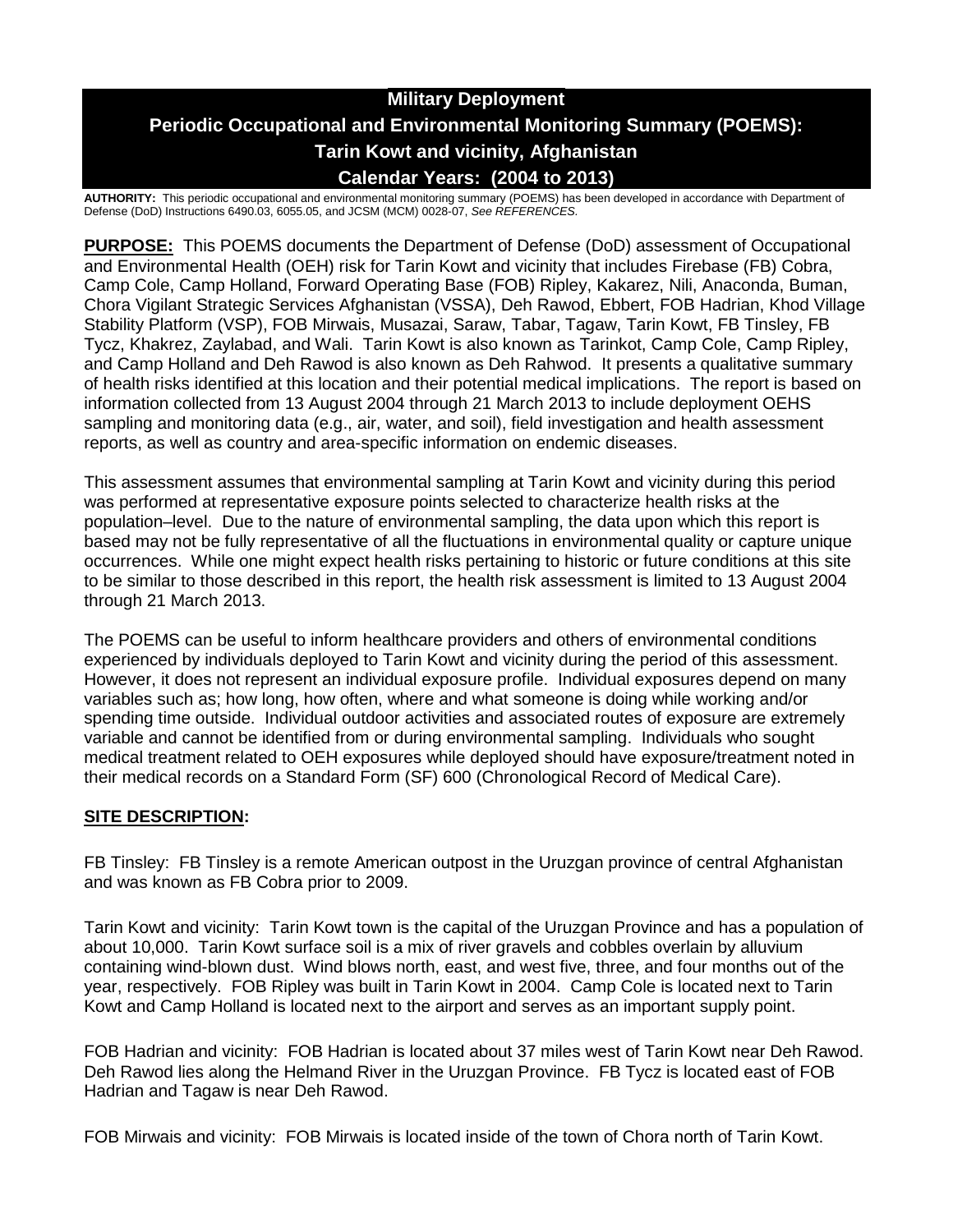There was little information on Kakarez, Nili, Anaconda, Ebbert, Khod VSP, Musazai, Saraw, Tabar, Buman, and Wali.

**SUMMARY:** Conditions that may pose a Moderate or greater health risk are summarized in Table 1. Table 2 provides population based risk estimates for identified OEH conditions at Tarin Kowt and vicinity. As indicated in the detailed sections that follow Table 2, controls established to reduce health risk were factored into this assessment. In some cases, e.g., ambient air, specific controls are noted, but not routinely available/feasible.

### **Table 1: Summary of Occupational and Environmental Conditions with MODERATE or Greater Health Risk**

#### **Short-term health risks & medical implications:**

The following hazards may be associated with acute health effects in some personnel during deployment at Tarin Kowt and vicinity:

Inhalable coarse particulate matter less than 10 micrometers in diameter ( $PM_{10}$ ) from environmental dust and/or burn pits; inhalable fine particulate matter less than 2.5 micrometers in diameter (PM $_{2.5}$ ) from environmental dust and/or burn pits; food/waterborne diseases (e.g., bacterial diarrhea, hepatitis A, typhoid/paratyphoid fever, diarrhea-cholera, diarrhea-protozoal, brucellosis, hepatitis E); other endemic diseases (malaria, cutaneous leishmaniasis (acute), Crimean-Congo hemorrhagic fever, sandfly fever, scrub typhus (mite-borne), leptospirosis, Tuberculosis (TB), rabies, anthrax, Q fever); and heat stress. For food/waterborne diseases (e.g., bacterial diarrhea, hepatitis A, typhoid/paratyphoid fever, diarrhea-cholera, diarrhea-protozoal, brucellosis, hepatitis E), if ingesting local food and water, the health effects can temporarily incapacitate personnel (diarrhea) or result in prolonged illness (hepatitis A, typhoid/paratyphoid fever, brucellosis, hepatitis E). Risks from food/waterborne diseases may have been reduced with preventive medicine controls and mitigation, which includes hepatitis A and typhoid fever vaccinations and only drinking from approved water sources in accordance with standing CENTCOM policy. For other vector-borne endemic diseases (malaria, cutaneous leishmaniasis (acute), Crimean-Congo hemorrhagic fever, sandfly fever, scrub typhus (mite-borne), these diseases may constitute a significant risk due to exposure to biting vectors; risk reduced to 'Low' by proper wear of the treated uniform, application of repellent to exposed skin, bed net use, and appropriate chemoprophylaxis, as well as minimizing areas of standing water and other vector-breeding areas. For water contact diseases (leptospirosis) activities involving extensive contact with surface water increase risk. For respiratory diseases (TB), personnel in close-quarter conditions could have been at risk for person-to-person spread. Animal contact diseases (rabies, anthrax, Q fever), pose year-round risk. For heat stress, risk can be greater during months of April through October, and greater for susceptible persons including those older than 45, of low fitness level, unacclimatized, or with underlying medical conditions. Risks from heat stress may have been reduced with preventive medicine controls, work-rest cycles, proper hydration and nutrition, and mitigation.

Air quality: For inhalable PM<sub>10</sub>, the overall short-term risk was 'Low to High.' For inhalable PM<sub>2.5</sub>, the overall short-term risk was 'Low to Moderate.' However, exposures to  $PM_{10}$  and  $PM_{2.5}$  may vary, as conditions may vary, and may result in mild to more serious short-term health effects (e.g., eye, nose or throat and lung irritation) in some personnel while at this site, particularly exposures to high levels of dust such as during high winds or dust storms. For  $PM_{10}$  and  $PM_{2.5}$ , certain subgroups of the deployed forces (e.g., those with preexisting asthma/cardio-pulmonary conditions) are at greatest risk of developing notable health effects. For burn pits, the short-term risks for  $PM_{10}$  for  $PM_{2.5}$  were not evaluated due to insufficient data - see Section 10.7. For burn pits, exposures may vary, and exposure to high levels of  $PM_{10}$  and to  $PM_{2.5}$  in the smoke may also result in mild to more serious short-term health effects (e.g., eye, nose or throat and lung irritation) in some personnel and certain subgroups while at this site. Although most short-term health effects from exposure to particulate matter and burn pit smoke should have resolved post-deployment, providers should be prepared to consider the relationship between deployment exposures and current complaints. Some individuals may have sought treatment for acute respiratory irritation during their time at Tarin Kowt and vicinity. Personnel who reported with symptoms or required treatment while at this site should have exposure and treatment noted in medical record (e.g., electronic medical record and/or on a Standard Form (SF) 600 (Chronological Record of Medical

> Page 2 of 28 Reviewed by CENTCOM (15 June 2015) Final Approval Date (12 February 2016)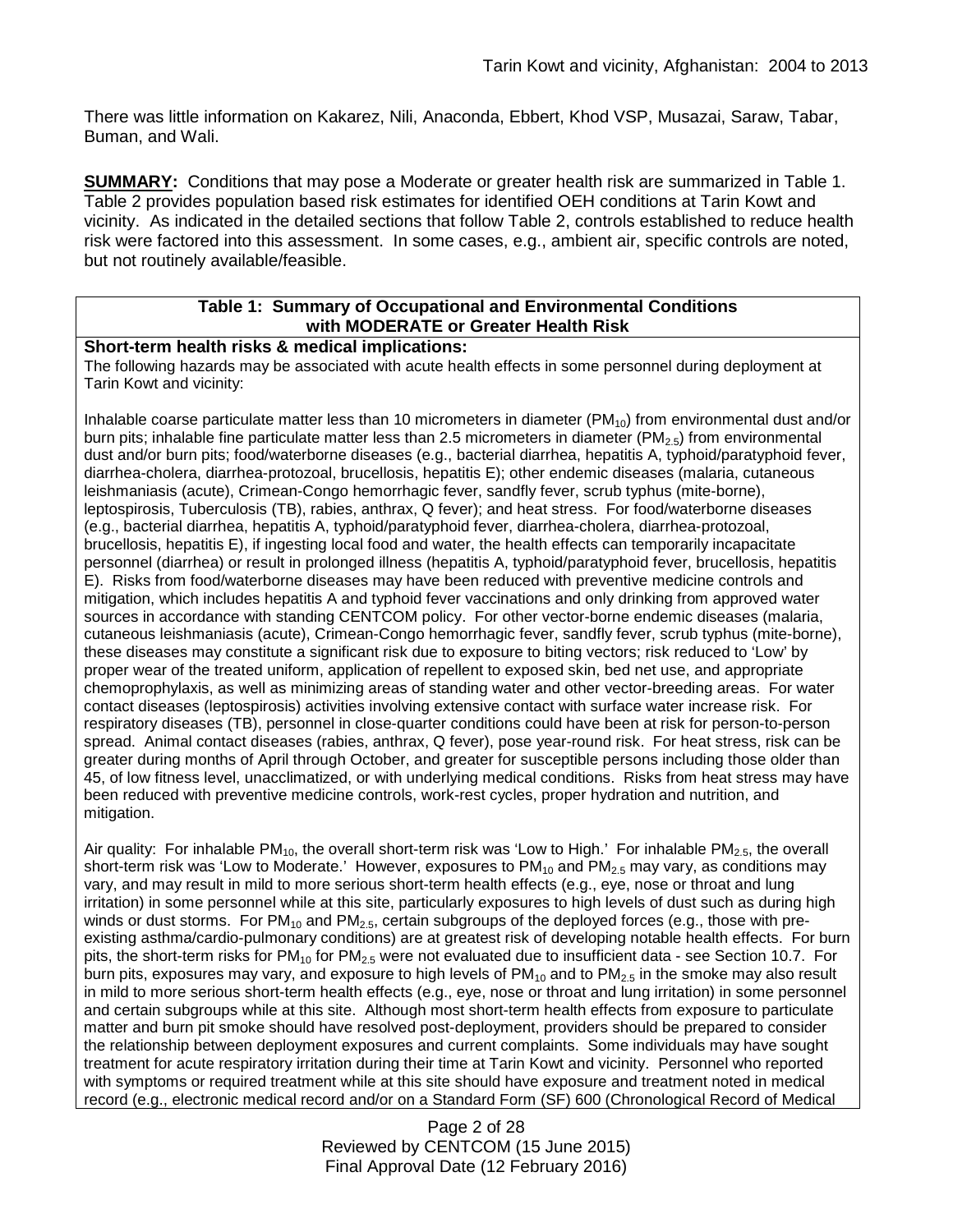#### Care)

#### **Long-term health risks & medical implications:**

The following hazards may be associated with chronic health effects in some personnel during deployment at Tarin Kowt and vicinity:

Air quality: For inhalable fine particulate matter less than 2.5 micrometers in diameter (PM<sub>2.5</sub>), the overall longterm risk was 'Low.' Inhalable coarse particulate matter less than 10 micrometers in diameter  $(PM_{10})$  was not evaluated for long-term risk due to no available health guidelines. However, the area is a dusty desert environment, and conditions may have varied. In addition, for burn pits, the long-term risk for  $PM_{2.5}$  was not evaluated due to insufficient data. For burn pits,  $PM_{10}$  was not evaluated for long-term risk due to no available health guidelines and due to insufficient data. For burn pits, see Section 10.7. However, burn pit exposures may vary, as conditions may have varied. For inhalational exposure to high levels of dust,  $PM_{10}$  and  $PM_{2.5}$ , such as during high winds or dust storms, and for exposure to burn pit smoke, it is considered possible that some otherwise healthy personnel who were exposed for a long-term period to dust and particulate matter could develop certain health conditions (e.g., reduced lung function, cardiopulmonary disease). Personnel with a history of asthma or cardiopulmonary disease could potentially be more likely to develop such chronic health conditions. While the dust and particulate matter exposures and exposures to burn pits are acknowledged, at this time there were no specific recommended, post-deployment medical surveillance evaluations or treatments. Providers should still consider overall individual health status (e.g., any underlying conditions/susceptibilities) and any potential unique individual exposures (such as burn pits/barrels, incinerators, occupational or specific personal dosimeter data) when assessing individual concerns. Certain individuals may need to be followed/evaluated for specific occupational exposures/injuries (e.g., annual audiograms as part of the medical surveillance for those enrolled in the Hearing Conservation Program; and personnel covered by Respiratory Protection Program and/or Hazardous Waste/Emergency Responders Medical Surveillance).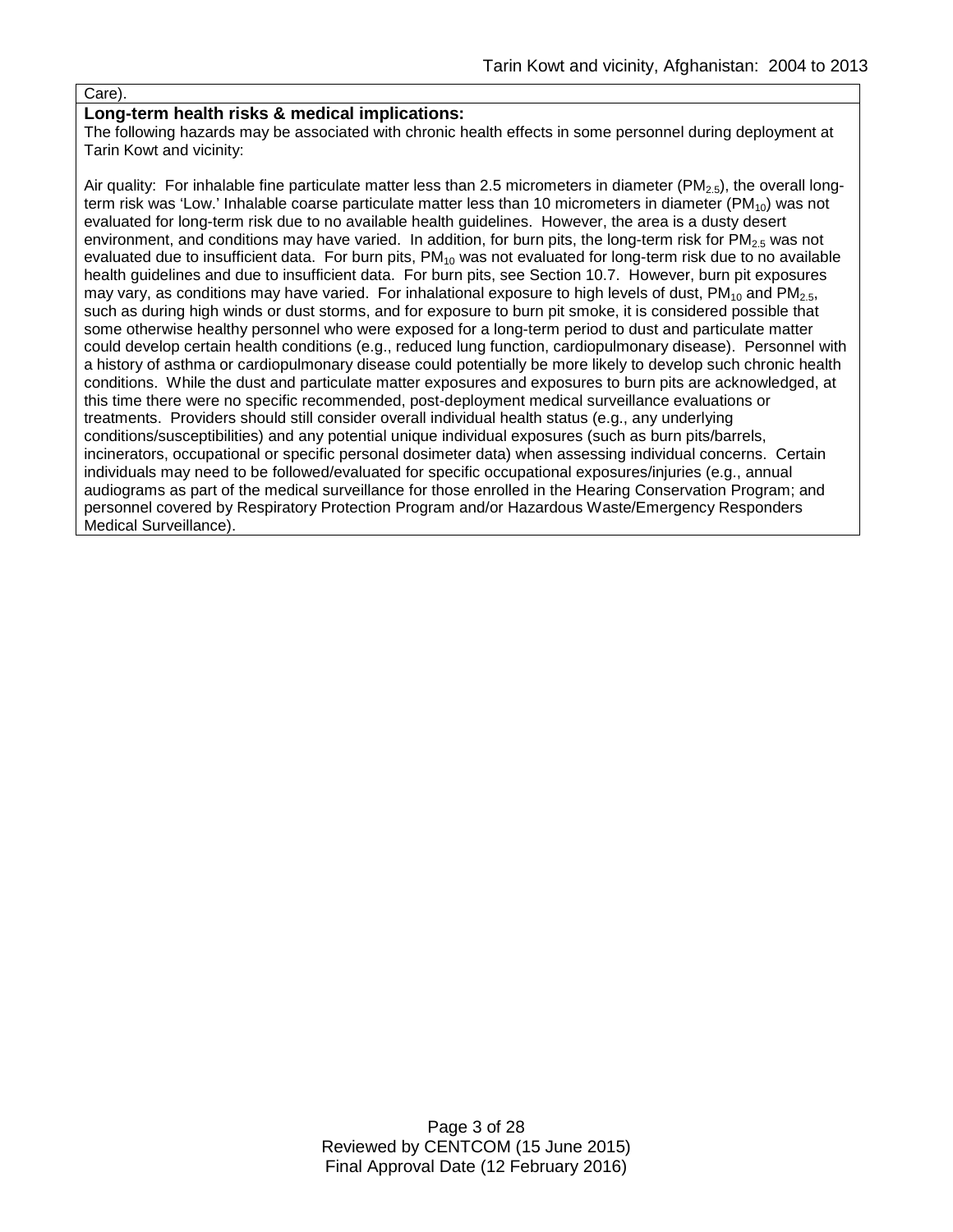| Table 2. Population-Based Health Risk Estimates - Tarin Kowt and vicinity that includes FB |
|--------------------------------------------------------------------------------------------|
| Cobra, Camp Cole, Camp Holland, FOB Ripley, Kakarez, Nili, Anaconda, Buman, Chora VSSA,    |
| Cobra, Deh Rawod, Ebbert, FOB Hadrian, Khod VSP, FOB Mirwais, Musazai, Saraw, Tabar,       |
| Tagaw, Tarin Kowt, FB Tinsley, FB Tycz, Khakrez, Zaylabad, and Wali <sup>1,2</sup>         |

| Source of<br><b>Identified Health</b><br>Risk <sup>3</sup>                        | Unmitigated Health Risk Estimate <sup>4</sup>                                                                                                                                                                                                                                                                                                                                                                                                                                                                                                                             | <b>Control Measures</b><br>Implemented                                                                                                                 | <b>Residual Health Risk Estimate<sup>4</sup></b>                                                                                                                                                                                                                                                                                                                                                                                                                                                                                                                          |
|-----------------------------------------------------------------------------------|---------------------------------------------------------------------------------------------------------------------------------------------------------------------------------------------------------------------------------------------------------------------------------------------------------------------------------------------------------------------------------------------------------------------------------------------------------------------------------------------------------------------------------------------------------------------------|--------------------------------------------------------------------------------------------------------------------------------------------------------|---------------------------------------------------------------------------------------------------------------------------------------------------------------------------------------------------------------------------------------------------------------------------------------------------------------------------------------------------------------------------------------------------------------------------------------------------------------------------------------------------------------------------------------------------------------------------|
| <b>AIR</b>                                                                        |                                                                                                                                                                                                                                                                                                                                                                                                                                                                                                                                                                           |                                                                                                                                                        |                                                                                                                                                                                                                                                                                                                                                                                                                                                                                                                                                                           |
| Particulate<br>matter less than<br>10 micrometers<br>in diameter<br>$(PM_{10})$   | Short-term: Low to High, Daily levels<br>vary; acute health effects (e.g., upper<br>respiratory tract irritation) more<br>pronounced during peak days. More<br>serious effects are possible in<br>susceptible persons (e.g., those with<br>asthma/existing respiratory diseases).<br>Long-term: No health guidelines                                                                                                                                                                                                                                                      | Limiting strenuous<br>physical activities when air<br>quality is especially poor;<br>and actions such as<br>closing tent flaps,<br>windows, and doors. | Short-term: Low to High, Daily levels<br>vary; acute health effects (e.g., upper<br>respiratory tract irritation) more<br>pronounced during peak days. More<br>serious effects are possible in<br>susceptible persons (e.g., those with<br>asthma/existing respiratory diseases).<br>Long-term: No health guidelines                                                                                                                                                                                                                                                      |
| Particulate<br>matter less than<br>2.5 micrometers<br>in diameter<br>$(PM_{2.5})$ | Short-term: Low to Moderate, A<br>majority of the time mild acute (short<br>term) health effects are anticipated;<br>certain peak levels may produce mild<br>eye, nose, or throat irritation in some<br>personnel and pre-existing health<br>conditions (e.g., asthma, or<br>cardiopulmonary diseases) may be<br>exacerbated.<br>Long-term: Low. A small percentage<br>of personnel may be at increased risk<br>for developing chronic conditions,<br>particularly those more susceptible to<br>acute effects (e.g., those with<br>asthma/existing respiratory diseases). | Limiting strenuous<br>physical activities when air<br>quality is especially poor;<br>and actions such as<br>closing tent flaps,<br>windows, and doors. | Short-term: Low to Moderate, A<br>majority of the time mild acute (short<br>term) health effects are anticipated;<br>certain peak levels may produce mild<br>eye, nose, or throat irritation in some<br>personnel and pre-existing health<br>conditions (e.g., asthma, or<br>cardiopulmonary diseases) may be<br>exacerbated.<br>Long-term: Low. A small percentage<br>of personnel may be at increased risk<br>for developing chronic conditions,<br>particularly those more susceptible to<br>acute effects (e.g., those with<br>asthma/existing respiratory diseases). |
| <b>Metals</b>                                                                     | Short-term: None identified from<br>sample data.<br>Long-term: None identified from<br>sample data.                                                                                                                                                                                                                                                                                                                                                                                                                                                                       |                                                                                                                                                        | Short-term: None identified from<br>sample data.<br>Long-term: None identified from<br>sample data.                                                                                                                                                                                                                                                                                                                                                                                                                                                                       |
| Volatile Organic<br>Compounds<br>(VOC)                                            | Short-term: Insufficient data to assess<br>risk.<br>Long-term: Insufficient data to assess<br>risk.                                                                                                                                                                                                                                                                                                                                                                                                                                                                       |                                                                                                                                                        | Short-term: Insufficient data to assess<br>risk.<br>Long-term: Insufficient data to assess<br>risk.                                                                                                                                                                                                                                                                                                                                                                                                                                                                       |
| <b>SOIL</b>                                                                       |                                                                                                                                                                                                                                                                                                                                                                                                                                                                                                                                                                           |                                                                                                                                                        |                                                                                                                                                                                                                                                                                                                                                                                                                                                                                                                                                                           |
| Metals                                                                            | Short-term: Not an identified source of<br>health risk.<br>Long-term: None identified from<br>sample data.                                                                                                                                                                                                                                                                                                                                                                                                                                                                |                                                                                                                                                        | Short-term: Not an identified source of<br>health risk.<br>Long-term: None identified from<br>sample data.                                                                                                                                                                                                                                                                                                                                                                                                                                                                |
| Organic<br>Compounds                                                              | Short-term: Not an identified source of<br>health risk.<br>Long-term: None identified from<br>sample data.                                                                                                                                                                                                                                                                                                                                                                                                                                                                |                                                                                                                                                        | Short-term: Not an identified source of<br>health risk.<br>Long-term: None identified from<br>sample data.                                                                                                                                                                                                                                                                                                                                                                                                                                                                |
| Inorganic<br>Compounds                                                            | Short-term: Not an identified source of<br>health risk.<br>Long-term: None identified from<br>sample data.                                                                                                                                                                                                                                                                                                                                                                                                                                                                |                                                                                                                                                        | Short-term: Not an identified source of<br>health risk.<br>Long-term: None identified from<br>sample data.                                                                                                                                                                                                                                                                                                                                                                                                                                                                |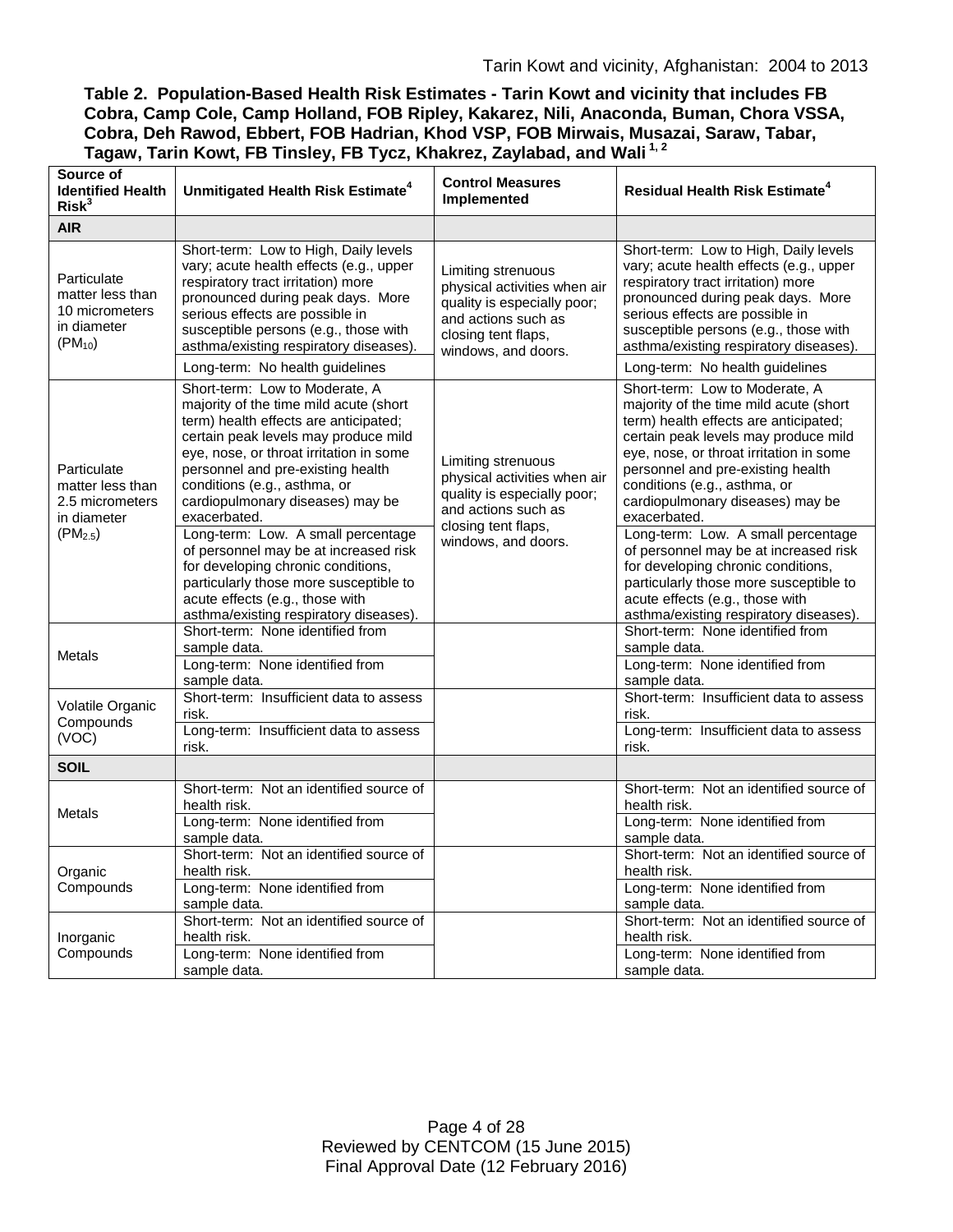| Source of<br><b>Identified Health</b><br>Risk <sup>3</sup>       | Unmitigated Health Risk Estimate <sup>4</sup>                                                                                                                                                                                                                                                                                                                                                  | <b>Control Measures</b><br>Implemented                                                                                                                                                                                                                                                     | <b>Residual Health Risk Estimate<sup>4</sup></b> |
|------------------------------------------------------------------|------------------------------------------------------------------------------------------------------------------------------------------------------------------------------------------------------------------------------------------------------------------------------------------------------------------------------------------------------------------------------------------------|--------------------------------------------------------------------------------------------------------------------------------------------------------------------------------------------------------------------------------------------------------------------------------------------|--------------------------------------------------|
| <b>Water</b>                                                     |                                                                                                                                                                                                                                                                                                                                                                                                |                                                                                                                                                                                                                                                                                            |                                                  |
| <b>Consumed Water</b><br>(Water Used for<br>Drinking)            | Short-term: Insufficient data to assess<br>risk.                                                                                                                                                                                                                                                                                                                                               | Use of U.S. Army Public<br><b>Health Command</b><br>(USAPHC) Army Institute                                                                                                                                                                                                                | Short-term: Insufficient data to assess<br>risk. |
|                                                                  | Long-term: Insufficient data to assess<br>risk.                                                                                                                                                                                                                                                                                                                                                | of Public Health (AIPH),<br>former U.S. Army<br>Veterinary Command<br>(VETCOM) approved<br>bottled water and potable<br>water only from approved<br>water sources                                                                                                                          | Long-term: Insufficient data to assess<br>risk.  |
| Water for Other                                                  | Short-term: Insufficient data to assess<br>risk.                                                                                                                                                                                                                                                                                                                                               | Water treated in<br>accordance with<br>standards applicable to its<br>intended use                                                                                                                                                                                                         | Short-term: Insufficient data to assess<br>risk. |
| Purposes                                                         | Long-term: Insufficient data to assess<br>risk.                                                                                                                                                                                                                                                                                                                                                |                                                                                                                                                                                                                                                                                            | Long-term: Insufficient data to assess<br>risk.  |
| <b>ENDEMIC</b><br><b>DISEASE</b>                                 |                                                                                                                                                                                                                                                                                                                                                                                                |                                                                                                                                                                                                                                                                                            |                                                  |
| Food<br>borne/Waterborne<br>(e.g., diarrhea-<br>bacteriological) | Short-term: Variable; High (bacterial<br>diarrhea, hepatitis A, typhoid fever) to<br>Moderate (diarrhea-cholera, diarrhea-<br>protozoal, brucellosis, hepatitis E) to<br>Low (polio) if ingesting local<br>food/water, the health effects can<br>temporarily incapacitate personnel<br>(diarrhea) or result in prolonged illness<br>(hepatitis A, Typhoid fever, hepatitis E,<br>brucellosis). | Preventive measures<br>include Hepatitis A and<br>Typhoid fever vaccination<br>and consumption of food<br>and water only from<br>approved sources.                                                                                                                                         | Short-term: Low to none                          |
|                                                                  | Long-term: none identified                                                                                                                                                                                                                                                                                                                                                                     |                                                                                                                                                                                                                                                                                            | Long-term: No data available                     |
| Arthropod Vector<br>Borne                                        | Short-term: Variable; High for malaria,<br>Moderate for leishmaniasis -<br>cutaneous (acute), Crimean-Congo<br>hemorrhagic fever, sandfly fever,<br>typhus-miteborne; and Low for, the<br>plague and West Nile fever.                                                                                                                                                                          | Preventive measures<br>include proper wear of<br>treated uniform,<br>application of repellent to<br>exposed skin, bed net<br>use, minimizing areas of<br>standing water.                                                                                                                   | Short-term: Low                                  |
|                                                                  | Long-term: Low for Leishmaniasis-<br>visceral infection.                                                                                                                                                                                                                                                                                                                                       |                                                                                                                                                                                                                                                                                            | Long-term: No data available                     |
| Water-Contact                                                    | Short-term: Moderate for leptospirosis                                                                                                                                                                                                                                                                                                                                                         | Recreational swimming in<br>surface waters not likely in<br>this area of Afghanistan<br>during this time period.                                                                                                                                                                           | Short-term: Low for leptospirosis.               |
| (e.g., wading,<br>swimming)                                      | Long-term: No data available                                                                                                                                                                                                                                                                                                                                                                   |                                                                                                                                                                                                                                                                                            | Long-term: No data available                     |
| Respiratory                                                      | Short-term: Variable; Moderate for<br>tuberculosis (TB) to Low for<br>meningococcal meningitis.                                                                                                                                                                                                                                                                                                | Providing adequate living<br>and work space; medical<br>screening; vaccination.                                                                                                                                                                                                            | Short-term: Low                                  |
|                                                                  | Long-term: No data available                                                                                                                                                                                                                                                                                                                                                                   |                                                                                                                                                                                                                                                                                            | Long-term: No data available                     |
|                                                                  | Short-term: Variable; Moderate for<br>rabies, anthrax, Q-fever to Low for<br>H5N1 avian influenza.                                                                                                                                                                                                                                                                                             | Prohibiting contact with,<br>adoption, or feeding of<br>feral animals IAW U.S.                                                                                                                                                                                                             | Short-term: No data available                    |
| <b>Animal Contact</b>                                            | Long-term: Low (Rabies)                                                                                                                                                                                                                                                                                                                                                                        | <b>Central Command</b><br>(CENTCOM) General<br>Order (GO) 1B. Risks are<br>further reduced in the<br>event of assessed contact<br>by prompt post-exposure<br>rabies prophylaxis IAW<br>The Center for Disease<br>Control's (CDC) Advisory<br>Committee on<br><b>Immunization Practices</b> | Long-term: No data available                     |

Page 5 of 28 Reviewed by CENTCOM (15 June 2015) Final Approval Date (12 February 2016)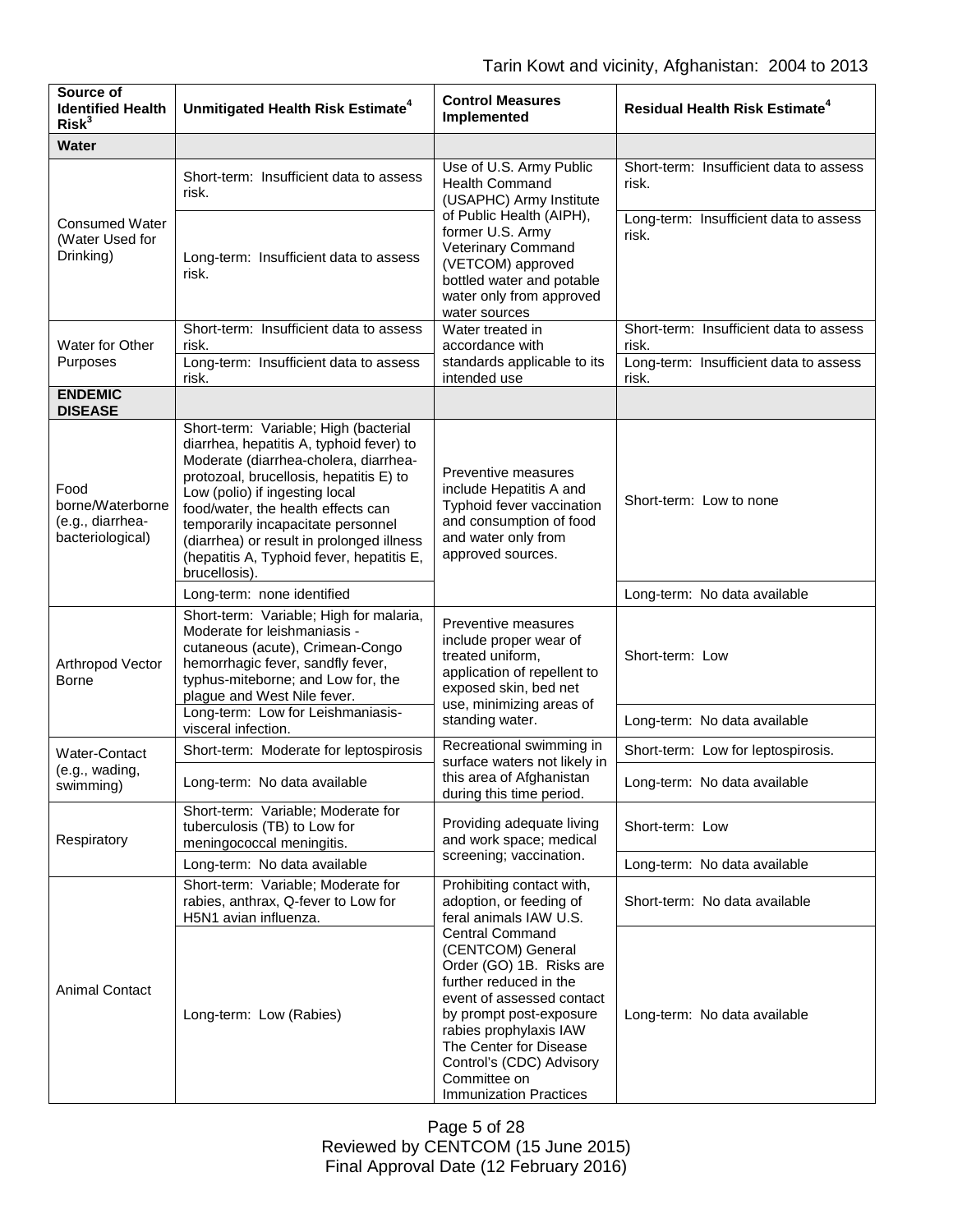| Source of<br><b>Identified Health</b><br>Risk <sup>3</sup> | Unmitigated Health Risk Estimate <sup>4</sup>                                                                                                                                                                                                     | <b>Control Measures</b><br>Implemented                                                                                                                                                                                                  | <b>Residual Health Risk Estimate<sup>4</sup></b>                                                                                                                                                                                                 |
|------------------------------------------------------------|---------------------------------------------------------------------------------------------------------------------------------------------------------------------------------------------------------------------------------------------------|-----------------------------------------------------------------------------------------------------------------------------------------------------------------------------------------------------------------------------------------|--------------------------------------------------------------------------------------------------------------------------------------------------------------------------------------------------------------------------------------------------|
|                                                            |                                                                                                                                                                                                                                                   | guidance.                                                                                                                                                                                                                               |                                                                                                                                                                                                                                                  |
| <b>VENOMOUS</b><br><b>ANIMAL/</b><br><b>INSECTS</b>        |                                                                                                                                                                                                                                                   |                                                                                                                                                                                                                                         |                                                                                                                                                                                                                                                  |
| Snakes,<br>scorpions, and<br>spiders                       | Short-term: Low; If encountered,<br>effects of venom vary with species<br>from mild localized swelling (e.g.,<br>widow spider) to potentially lethal<br>effects (e.g., Echis sochureki).                                                          | Risk reduced by avoiding<br>contact, proper wear of<br>uniform (especially<br>footwear), and proper and<br>timely treatment.                                                                                                            | Short-term: Low; If encountered,<br>effects of venom vary with species<br>from mild localized swelling (e.g.,<br>widow spider) to potentially lethal<br>effects (e.g., Echis sochureki).                                                         |
|                                                            | Long-term: No data available                                                                                                                                                                                                                      |                                                                                                                                                                                                                                         | Long-term: No data available                                                                                                                                                                                                                     |
| <b>HEAT/COLD</b><br><b>STRESS</b>                          |                                                                                                                                                                                                                                                   |                                                                                                                                                                                                                                         |                                                                                                                                                                                                                                                  |
| Heat                                                       | Short-term: Variable; Risk of heat<br>injury is Extremely High from May -<br>September, Moderate in April and<br>October, and Low from November-<br>March.                                                                                        | Work-rest cycles, proper<br>hydration and nutrition,<br>and Wet Bulb Globe<br>Temperature (WBGT)<br>monitoring.                                                                                                                         | Short-term: Variable mitigated to Low;<br>Risk of heat injury is Extremely High<br>from May - September, Moderate in<br>April and October, and Low from<br>November - March.                                                                     |
|                                                            | Long-term: Low, The long-term risk<br>was Low. However, the risk may be<br>greater to certain susceptible persons-<br>those older (i.e., greater than 45<br>years), in lesser physical shape, or<br>with underlying medical/health<br>conditions. |                                                                                                                                                                                                                                         | Long-term: Low, The long-term risk is<br>Low. However, the risk may be<br>greater to certain susceptible persons-<br>those older (i.e., greater than 45<br>years), in lesser physical shape, or<br>with underlying medical/health<br>conditions. |
|                                                            | Short-term: Low risk of cold<br>stress/injury.                                                                                                                                                                                                    | Risks from cold stress<br>reduced with protective<br>measures such as use of<br>the buddy system, limiting<br>exposure during cold<br>weather, proper hydration<br>and nutrition, and proper<br>wear of issued protective<br>clothing.  | Short-term: Low risk of cold<br>stress/injury.                                                                                                                                                                                                   |
| Cold                                                       | Long-term: Low; Long-term health<br>implications from cold injuries are rare<br>but can occur, especially from more<br>serious injuries such as frost bite.                                                                                       |                                                                                                                                                                                                                                         | Long-term: Low; Long-term health<br>implications from cold injuries are rare<br>but can occur, especially from more<br>serious injuries such as frost bite.                                                                                      |
| <b>Unique</b><br>Incidents/                                |                                                                                                                                                                                                                                                   |                                                                                                                                                                                                                                         |                                                                                                                                                                                                                                                  |
| Concerns                                                   | Short-term: Low                                                                                                                                                                                                                                   | See Section 10.4                                                                                                                                                                                                                        | Short-term: Low                                                                                                                                                                                                                                  |
| Pesticides/Pest<br>Control                                 | Long-term: Low                                                                                                                                                                                                                                    |                                                                                                                                                                                                                                         | Long-term: Low                                                                                                                                                                                                                                   |
| <b>Burn Pits</b>                                           | Short-term: Not enough samples to<br>assess risk. Samples identified with<br>burn pits were assessed with base<br>wide assessment.                                                                                                                | Control measures may<br>have included locating<br>burn pits downwind of<br>prevailing winds,<br>increased distance from<br>living and working areas<br>when possible, and<br>improved waste<br>segregation and<br>management techniques | Short-term: Not enough samples to<br>assess risk. Samples identified with<br>burn pits were assessed with base<br>wide assessment.                                                                                                               |
|                                                            | Long-term: Not enough samples to<br>assess risk. Samples identified with<br>burn pits were assessed with base<br>wide assessment.                                                                                                                 |                                                                                                                                                                                                                                         | Long-term: Not enough samples to<br>assess risk. Samples identified with<br>burn pits were assessed with base<br>wide assessment.                                                                                                                |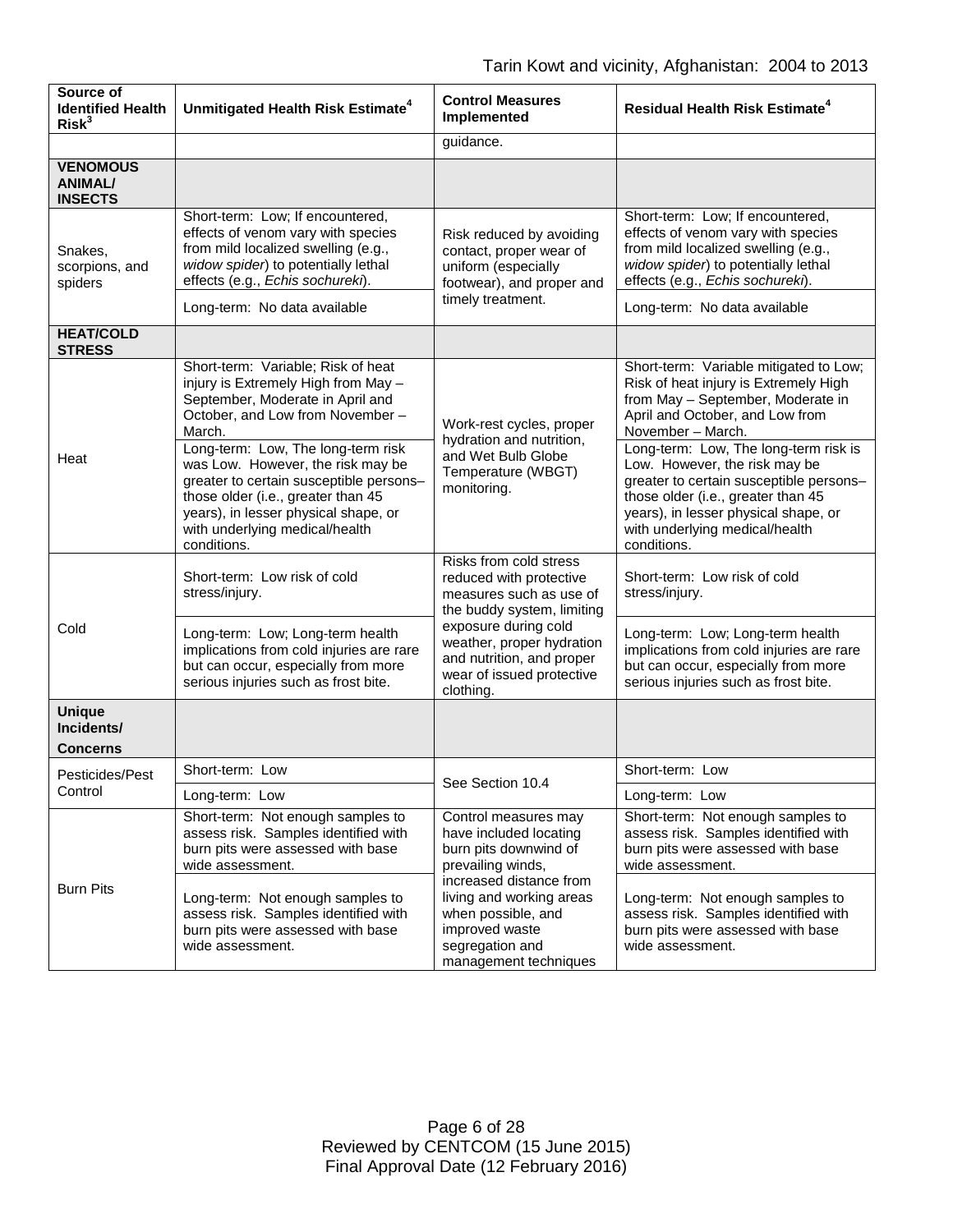<sup>1</sup>This Summary Table provides a qualitative estimate of population-based short- and long-term health risks associated with the occupational environment conditions at Tarin Kowt and vicinity that includes FB Cobra, Camp Cole, Camp Holland, FOB Ripley, Kakarez, Nili, Anaconda, Buman, Chora VSSA, Cobra, Deh Rawod, Ebbert, FOB Hadrian, Khod VSP, FOB Mirwais, Musazai, Saraw, Tabar, Tagaw, Tarin Kowt, FB Tinsley, FB Tycz, Khakrez, Zaylabad, and Wali. It does not represent an individual exposure profile. Actual individual exposures and health effects depend on many variables. For example, while a chemical may have been present in the environment, if a person did not inhale, ingest, or contact a specific dose of the chemical for adequate duration and frequency, then there may have been no health risk. Alternatively, a person at a specific location may have experienced a unique exposure which could result in a significant individual exposure. Any such person seeking medical care should have their specific exposure documented in an SF600.

 $2$  This assessment is based on specific environmental sampling data and reports obtained from 13 August 2004 through 21 March 2013. Sampling locations are assumed to be representative of exposure points for the camp population but may not reflect all the fluctuations in environmental quality or capture unique exposure incidents.

 $^3$ This Summary Table is organized by major categories of identified sources of health risk. It only lists those sub-categories specifically identified and addressed at Tarin Kowt and vicinity. The health risks are presented as Low, Moderate, High or Extremely High for both acute and chronic health effects. The health risk level is based on an assessment of both the potential severity of the health effects that could be caused and probability of the exposure that would produce such health effects. Details can be obtained from the USAPHC/AIPH. Where applicable, "None Identified" is used when though a potential exposure is identified, and no health risks of either a specific acute or chronic health effects are determined. More detailed descriptions of OEH exposures that are evaluated but determined to pose no health risk are discussed in the following sections of this report.

<sup>4</sup>Health risks in this Summary Table are based on quantitative surveillance thresholds (e.g., endemic disease rates; host/vector/pathogen surveillance) or screening levels, e.g., Military Exposure Guidelines (MEGs) for chemicals. Some previous assessment reports may provide slightly inconsistent health risk estimates because quantitative criteria such as MEGs may have changed since the samples were originally evaluated and/or because this assessment makes use of all historic site data while previous reports may have only been based on a select few samples.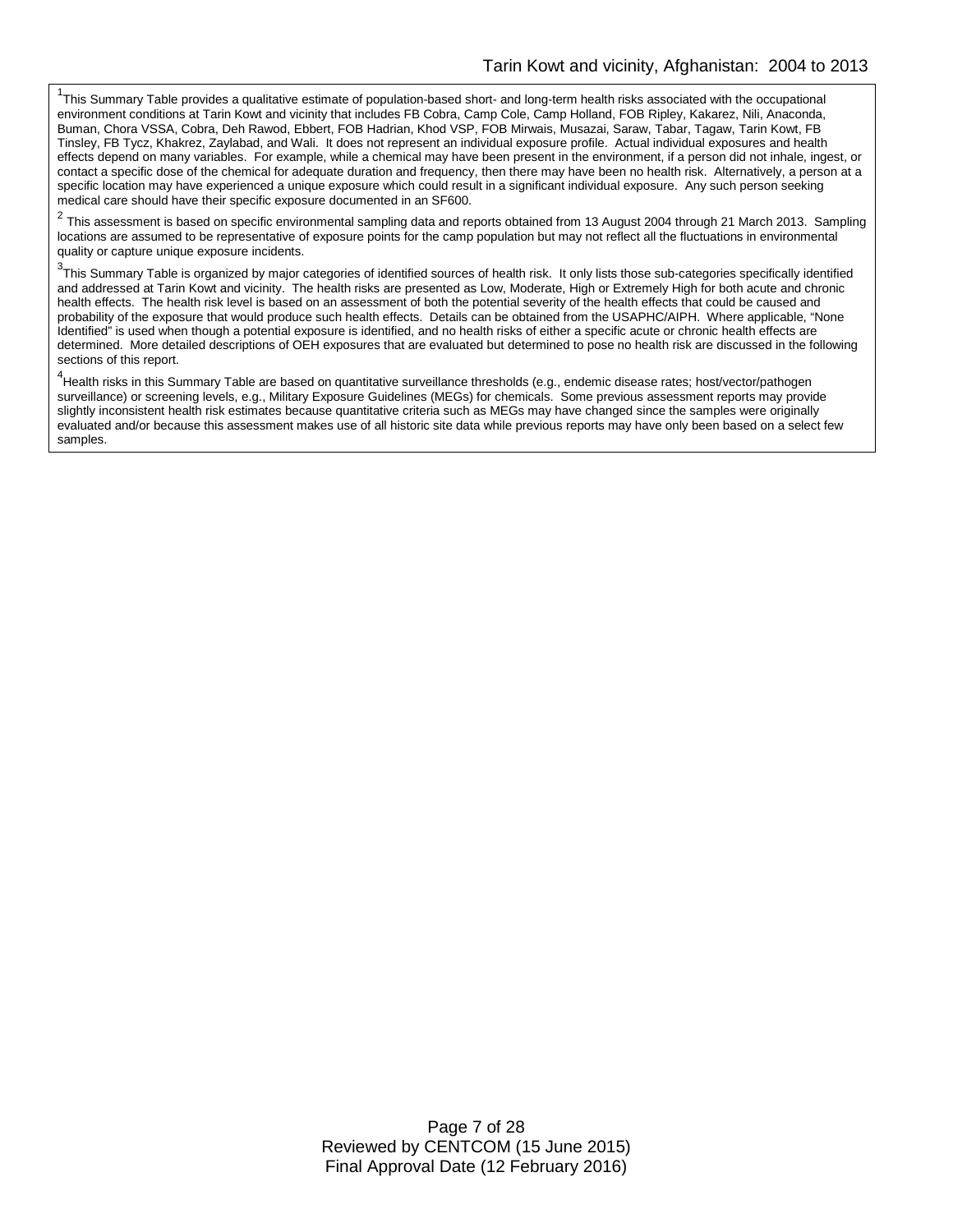### **1 Discussion of Health Risks at Tarin Kowt and vicinity, Afghanistan by Source**

The following sections provide additional information about the OEH conditions summarized above. All risk assessments were performed using the methodology described in the U.S. Army Public Health Command Technical Guide 230, *Environmental Health Risk Assessment and Chemical Exposure Guidelines for Deployed Military Personnel* (Reference 4). All OEH risk estimates represent residual risk after accounting for preventive controls in place. Occupational exposures and exposures to endemic diseases are greatly reduced by preventive measures. For environmental exposures related to airborne dust, there are limited preventive measures available, and available measures have little efficacy in reducing exposure to ambient conditions.

## **2 Air**

### 2.1 Site-Specific Sources Identified

Tarin Kowt and vicinity are situated in a dusty semi-arid desert environment. Inhalational exposure to high levels of dust and particulate matter, such as during high winds or dust storms, may result in mild to more serious short-term health effects (e.g., eye, nose or throat and lung irritation) in some personnel. Additionally, certain subgroups of the deployed forces (e.g., those with pre-existing asthma/cardio pulmonary conditions) are at greatest risk of developing notable health effects.

#### 2.2 Particulate matter

Particulate matter (PM) is a complex mixture of extremely small particles suspended in the air. The PM includes solid particles and liquid droplets emitted directly into the air by sources such as: power plants, motor vehicles, aircraft, generators, construction activities, fires, and natural windblown dust. The PM can include sand, soil, metals, volatile organic compounds (VOC), allergens, and other compounds such as nitrates or sulfates that are formed by condensation or transformation of combustion exhaust. The PM composition and particle size vary considerably depending on the source. Generally, PM of health concern is divided into two fractions: Coarse particles with a diameter of 10 micrometers or less (PM<sub>10</sub>) and fine particles less than 2.5 micrometers (PM<sub>2.5</sub>) can reach the deepest regions of the lungs when inhaled. Exposure to excessive PM is linked to a variety of potential health effects.

### 2.3 Particulate matter, less than 10 micrometers  $(PM_{10})$

### 2.3.1 Exposure Guidelines:

Short Term (24-hour) PM<sub>10</sub> (micrograms per cubic Long-term PM<sub>10</sub> MEG (µg/m<sup>3</sup>): meter, μg/m<sup>3</sup>):

- Negligible MEG = 250 Not defined and not available.
- Marginal MEG  $= 420$
- Critical MEG = 600

2.3.2 Sample data/Notes:

Tarin Kowt and vicinity: A total of 25 valid  $PM_{10}$  air samples were collected from 2005–2012. The range of 24-hour PM<sub>10</sub> concentrations was 104  $\mu$ g/m<sup>3</sup> – 715  $\mu$ g/m<sup>3</sup> with an average concentration of 333  $\mu$ g/m<sup>3</sup>.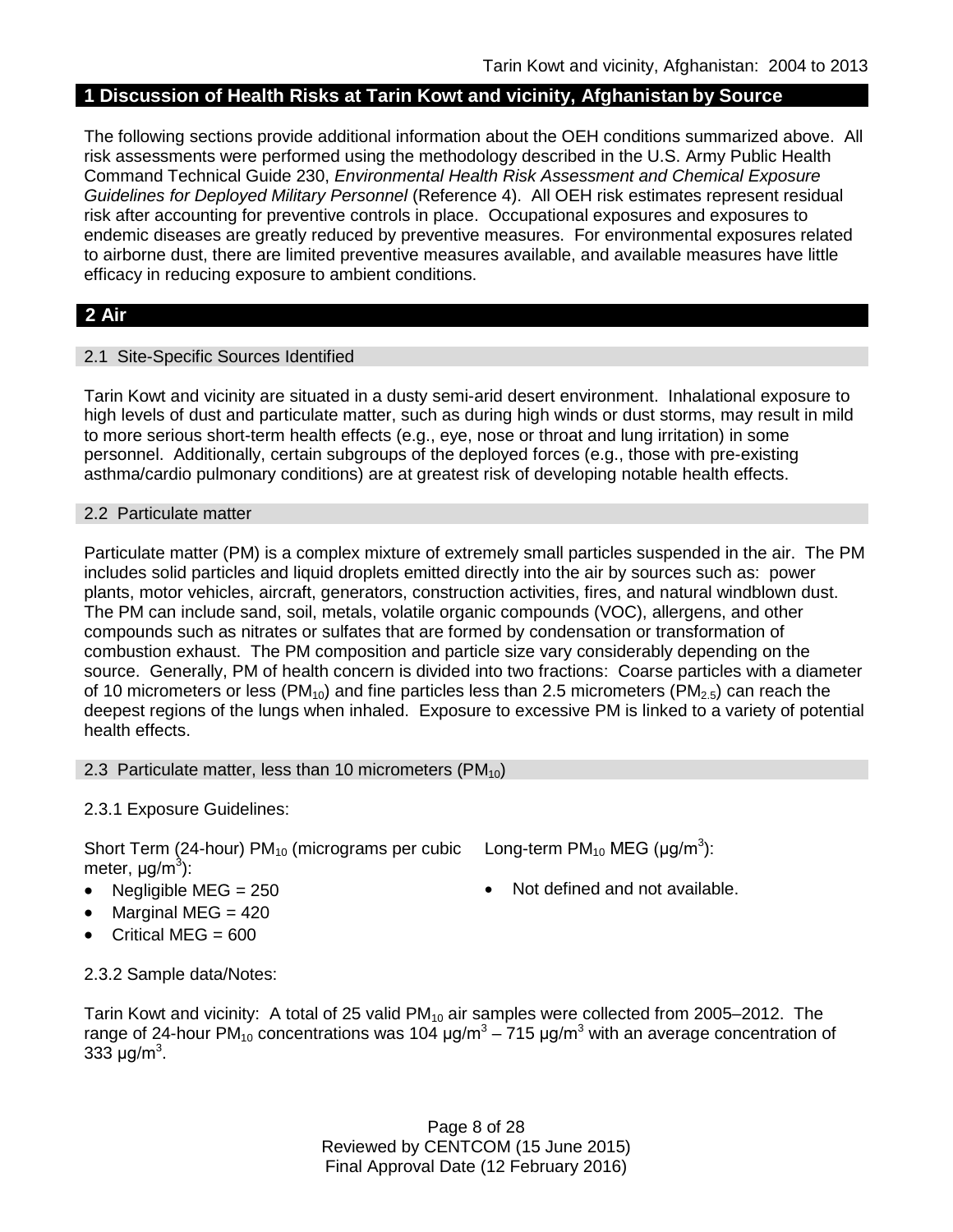FOB Mirwais: There were not enough samples to assess risk. There was only one valid  $PM_{10}$  air sample collected in 2012 with a concentration of 260  $\mu$ g/m<sup>3</sup>.

Nili: There were not enough samples to assess risk. There was only one valid  $PM_{10}$  air sample collected in 2012 with a concentration of 100  $\mu$ g/m<sup>3</sup>.

### 2.3.3 Short-term health risks:

Low to High: The short-term PM<sub>10</sub> health risk assessment is Low to High based on average and peak  $PM<sub>10</sub>$  sample concentrations, and the likelihood of exposure at these hazard severity levels. Risk from peak exposures was high in both 2009 and 2011. Risk from average exposures was low in 2009 and 2011. All other years had insufficient data available with which to determine risk. A low health risk suggests little or no impact on accomplishing the mission. A high health risk suggests a significant degradation of mission capabilities in terms of the required mission standard, inability to accomplish all parts of the mission, or inability to complete the mission standard if hazards occur during the mission (Reference 4, Table 3-2). Daily average health risk levels for  $PM_{10}$  show no hazard for 42.1%, low health risk for 31.5%, moderate health risk for 21.1%, and high health risk for 5.3% of the time. Confidence in the short-term  $PM_{10}$  health risk assessment is low (Reference 4, Table 3-6).

The hazard severity for average  $PM_{10}$  concentrations in samples was negligible to marginal. The hazard severity was negligible in 2011 and marginal in 2009. The results indicate that for negligible hazard severity a few personnel may experience notable mild eye, nose, or throat irritation; most personnel will experience only mild effects. Pre-existing health conditions (e.g., asthma, or cardiopulmonary diseases) may be exacerbated. During a marginal hazard severity a majority of personnel will experience notable eye, nose, and throat irritation and some respiratory effects. Some lost-duty days are expected. Significant aerobic activity will increase risk. Those with a history of asthma or cardiopulmonary disease are expected to experience increased symptoms (Reference 4, Table 3-11).

For the highest observed  $PM_{10}$  sample concentration, the hazard severity was critical. During peak exposures at the critical hazard severity level, most if not all personnel experience eye, nose, and throat irritation and respiratory effects. Visual acuity is impaired, as is overall aerobic capacity. Some personnel will not be able to perform assigned duties. Lost duty days are expected. Those with a history of asthma or cardiopulmonary disease will experience more severe symptoms. Conditions may also result in adverse, non-health related materiel/logistical impacts (Reference 4, Table 3-11).

2.3.4 Long-term health risk:

**Not Evaluated-no available health guidelines**. The U.S. Environmental Protection Agency (EPA) has retracted its long-term standard (national ambient air quality standards, NAAQS) for  $PM_{10}$  due to an inability to clearly link chronic health effects with chronic  $PM_{10}$  exposure levels.

### 2.4 Particulate Matter, less than 2.5 micrometers (PM $_{2.5}$ )

2.4.1 Exposure Guidelines:

Short Term (24-hour)  $PM_{2.5}$  ( $\mu$ g/m<sup>3</sup>):

- Negligible MEG = 65 Negligible MEG = 15
- Marginal MEG = 250 **•** Marginal MEG = 65
- Critical MEG  $= 500$

):  $\qquad \qquad \textsf{Long-term (1year) PM}_{2.5} \, \textsf{MEGs (}\mu\textsf{g/m}^3\textsf{)}\textsf{:}$ 

- 
- 

Page 9 of 28 Reviewed by CENTCOM (15 June 2015) Final Approval Date (12 February 2016)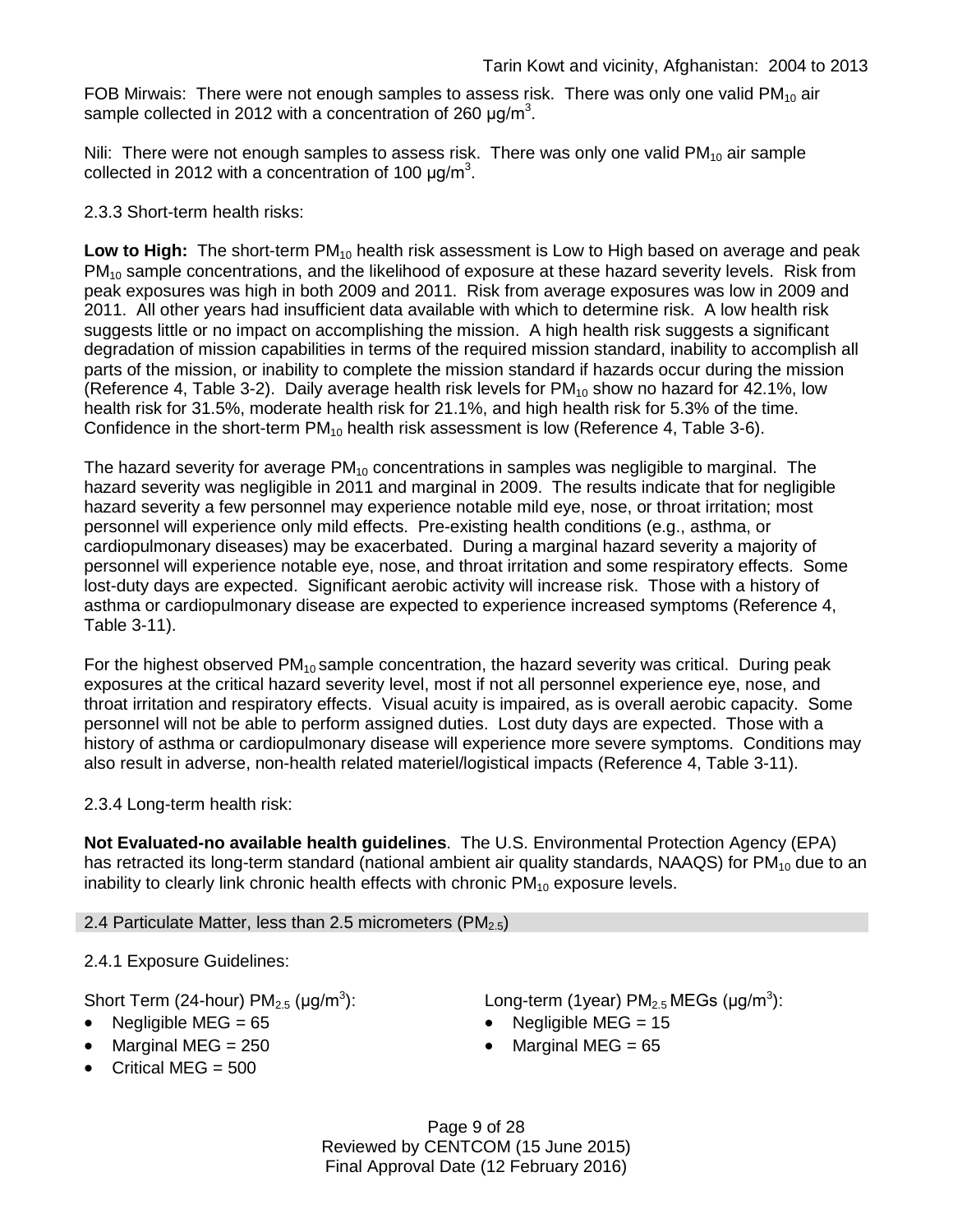### 2.4.2 Sample data/Notes:

FB Tinsley: There were not enough samples to assess risk. There was only one valid  $PM_{2.5}$  air sample collected in 2012 with a concentration of 126  $\mu$ g/m<sup>3</sup>.

FOB Hadrian and vicinity: There were not enough samples to assess risk. There were only 2 valid PM<sub>2.5</sub> air samples collected in 2010 with concentrations of 180  $\mu$ g/m<sup>3</sup> and 149  $\mu$ g/m<sup>3</sup>, respectively.

Tarin Kowt and vicinity: A total of 20 valid  $PM<sub>2.5</sub>$  air samples were collected in 2010, 2011, and 2013, no samples were taken prior to 2010. The range of 24-hour  $PM_{2.5}$  concentrations was 41  $\mu$ g/m<sup>3</sup> – 389 μg/m<sup>3</sup> with an average concentration of 171 μg/m<sup>3</sup>. There were not enough samples taken in 2013 to assess risk.

### 2.4.3 Short-term health risks:

**Low to Moderate:** The short-term PM<sub>2.5</sub> health risk assessment for peak sample concentrations is low for 2010 and moderate for 2011 and for average sample concentrations, low for both 2010 and 2011. A low health risk suggests little or no impact on accomplishing the mission. A moderate health risk suggests degraded mission capabilities in terms of the required mission standard and will result in reduced mission capability if hazards occur during the mission (Reference 4, Table 3-2). Daily average health risk levels for PM<sub>2.5</sub> show no hazard for 9.5%, low health risk for 76.2%, and moderate health risk for 14.3% of the time. Confidence in the short-term  $PM_{2.5}$  health risk assessment was low (Reference 4, Table 3-6).

The hazard severity was negligible for average  $PM_{2.5}$  sample concentrations. The results indicate that for a negligible hazard severity a few personnel may experience notable mild eye, nose, or throat irritation; most personnel will experience only mild effects. Pre-existing health conditions (e.g., asthma, or cardiopulmonary diseases) may be exacerbated. For a marginal hazard severity a majority of personnel will experience notable eye, nose, and throat irritation and some respiratory effects. Some lost-duty days are expected. Significant aerobic activity will increase risk. Those with a history of asthma or cardiopulmonary disease are expected to experience increased symptoms (Reference 4, Table 3-11).

For the highest observed  $PM<sub>2.5</sub>$  exposure, the hazard severity was marginal. During peak exposures at the marginal hazard severity a majority of personnel will experience notable eye, nose, and throat irritation and some respiratory effects. Some lost-duty days are expected. Significant aerobic activity will increase risk. Those with a history of asthma or cardiopulmonary disease are expected to experience increased symptoms (Reference 4, Table 3-11).

### 2.4.4 Long-term health risks:

**Low:** The long-term health risk assessment is low for both 2010 and 2011 based on average PM<sub>2.5</sub> concentration, and the likelihood of exposure at this hazard severity level. A low health risk assessment for typical exposure concentrations suggest that exposure to  $PM<sub>2.5</sub>$  concentrations was expected to result in little or no impact on accomplishing the mission (Reference 4, Table 3-3). Confidence in the long-term  $PM<sub>2.5</sub>$  health risk assessment is low (Reference 4, Table 3-6).

The hazard severity was negligible for average PM<sub>2.5</sub> sample concentrations (93 µg/m<sup>3</sup> in 2010 and 182  $\mu$ g/m<sup>3</sup> in 2011). The results predict that with repeated exposures above the negligible hazard severity threshold, it is plausible that a small percentage of personnel may have increased risk for developing chronic conditions, such as reduced lung function or exacerbated chronic bronchitis, COPD, asthma, atherosclerosis, or other cardiopulmonary diseases. Personnel with history of asthma or

> Page 10 of 28 Reviewed by CENTCOM (15 June 2015) Final Approval Date (12 February 2016)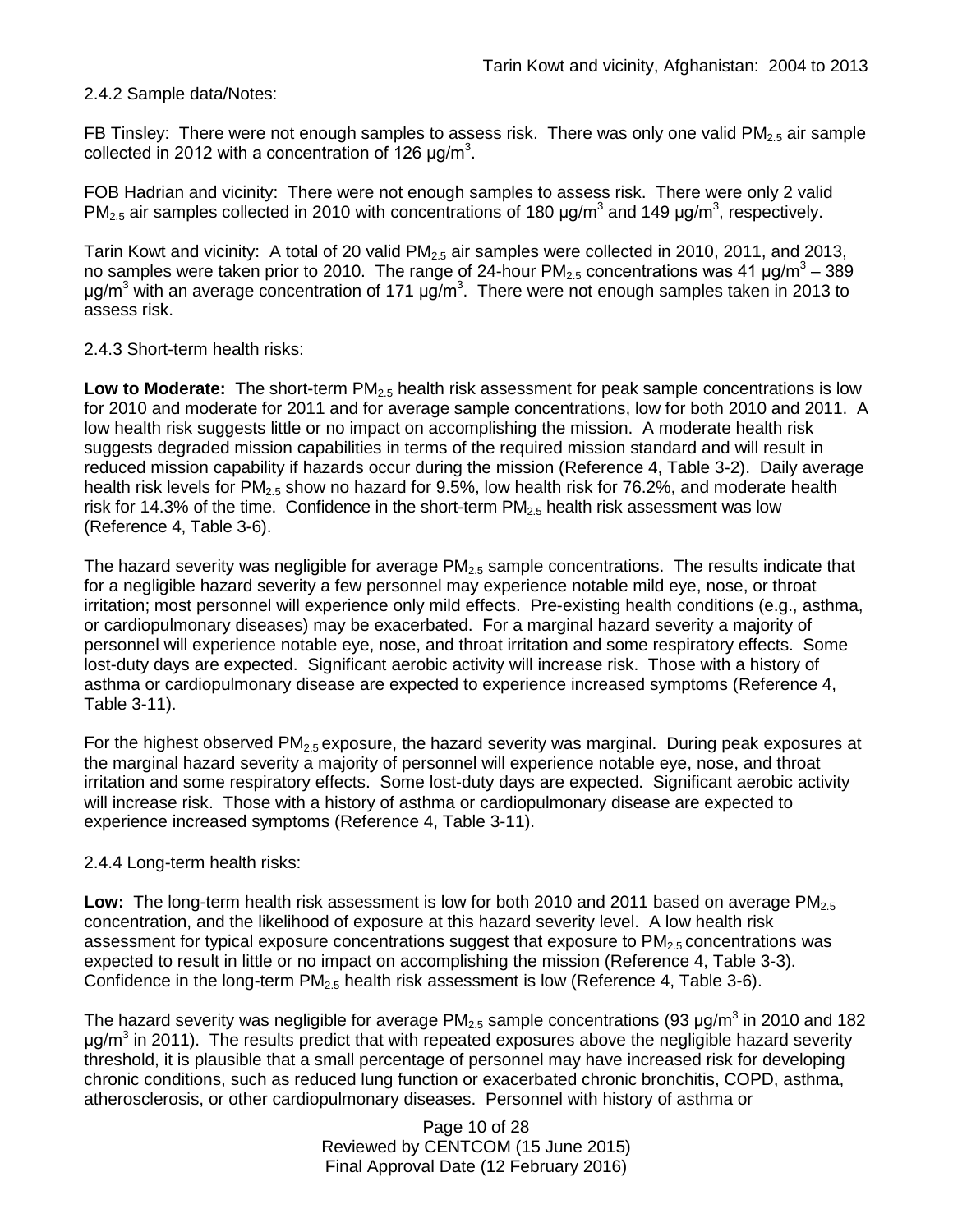cardiopulmonary disease are considered to be at particular risk. Exposures below this are not expected to result in development of chronic health conditions in generally healthy troops (Reference 4, Table 3-12).

#### 2.5 Airborne Metals

2.5.1 Airborne Metals from  $PM_{10}$ 

2.5.1.1 Sample data/Notes:

Nili: There were not enough samples to assess risk. There was only one valid  $PM_{10}$  airborne metal sample collected in 2012 and no analyzed metal concentrations were above the 1-year negligible MEGs.

FOB Mirwais: There were not enough samples to assess risk. There was only one valid  $PM_{10}$  airborne metal sample collected in 2012 and no analyzed metal concentrations were above the 1-year negligible MEGs.

Tarin Kowt and vicinity: A total of 25 valid  $PM_{10}$  airborne metal samples were collected from 2005 to 2012. None of the analyzed metals in the collected samples were found at concentrations above the 1 year negligible MEGs.

2.5.1.2 Short-term health risks:

### **None identified based on available sampling data.**

2.5.1.3 Long-term health risks:

### **None identified based on the available sampling data.**

2.5.2 Airborne Metals from  $PM<sub>2.5</sub>$ 

2.5.2.1 Sample data/Notes:

FB Tinsley: There were not enough samples to assess risk. There was only one valid  $PM<sub>2.5</sub>$  airborne metal sample collected in 2012 and no analyzed metal concentrations were above the 1-year negligible MEGs.

FOB Hadrian and vicinity: There were not enough samples to assess risk. There were 2 valid  $PM_{2.5}$ airborne metal samples collected in 2010 and no analyzed metal concentrations were above the 1-year negligible MEGs.

Tarin Kowt and vicinity: A total of 20 valid  $PM_{2.5}$  airborne metal samples were collected in 2010, 2011, and 2013, no samples were taken prior to 2010. None of the analyzed metals in the collected samples were found at concentrations above the 1-year negligible MEGs.

2.5.2.2 Short-term health risks:

#### **None identified based on available sampling data.**

2.5.2.3 Long-term health risks:

Page 11 of 28 Reviewed by CENTCOM (15 June 2015) Final Approval Date (12 February 2016)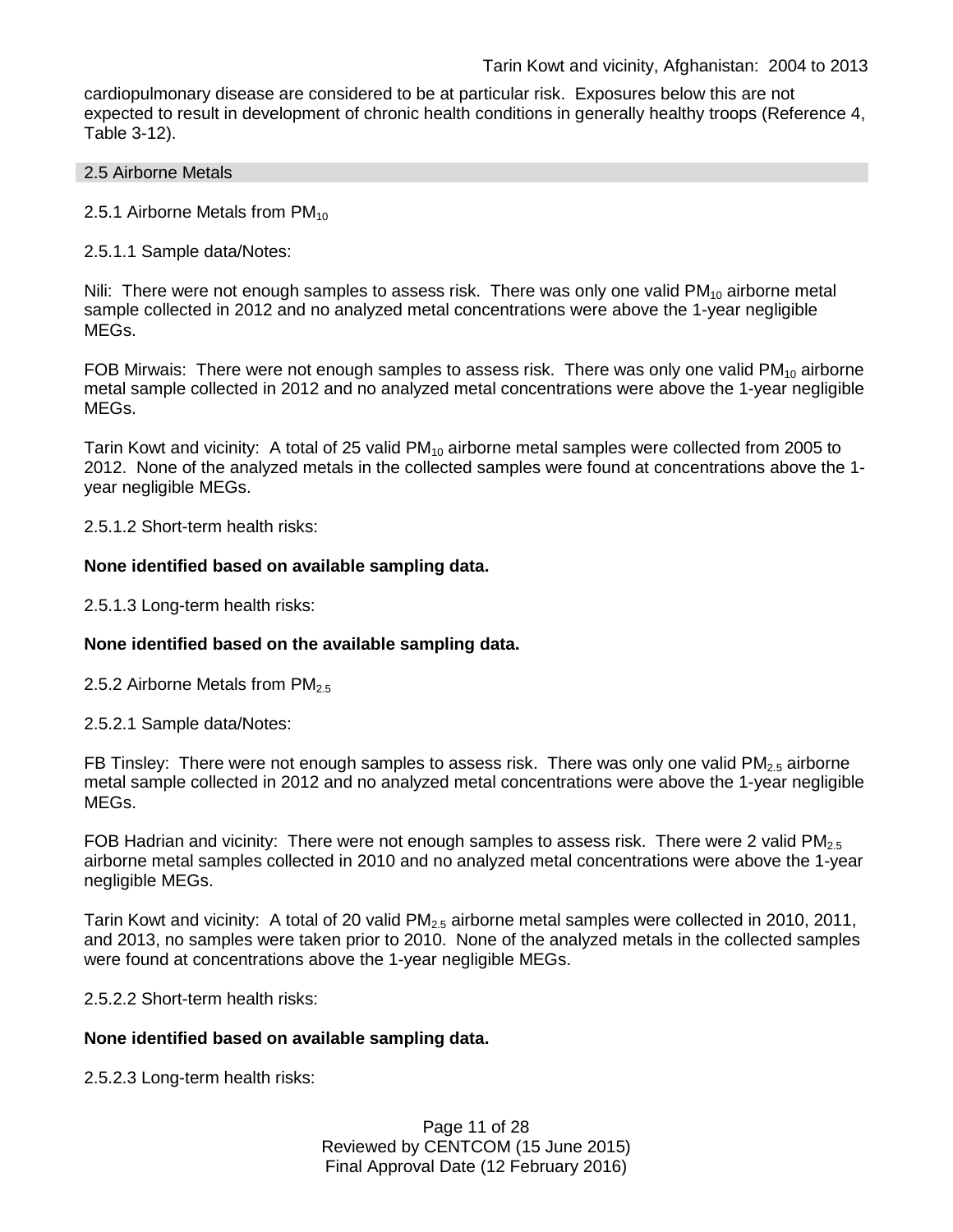### **None identified based on the available sampling data.**

#### 2.6 Volatile Organic Compounds (VOC)

#### 2.6.1 Sample data/Notes:

FB Tinsley: There were not enough samples to assess risk. There were only two valid VOC air samples collected in 2012. 1,3,5-Trimethylbenzene was detected at concentrations above the long term MEG but there were not enough samples to assess chronic risk.

Tarin Kowt and vicinity: There were not enough samples to assess risk. There were only two valid VOC air samples collected in 2012. Benzene was detected at concentrations above the long term MEG but there were not enough samples to assess chronic risk.

FOB Hadrian and vicinity: There were not enough samples to assess risk. There were only two valid VOC air samples collected in 2012. None of the analyzed VOCs in the collected samples were found at concentrations above the 1-year negligible MEGs.

FOB Mirwais: There were not enough samples to assess risk. There were only two valid VOC air samples collected in 2012. None of the analyzed VOCs in the collected samples were found at concentrations above the 1-year negligible MEGs.

2.6.2 Short-term health risks:

**Insufficient data to assess risk.** The peak 1,3,5-Trimethylbenzene concentration (7.43 μg/m<sup>3</sup>) at FB Tinsley and the peak benzene concentration (59.95  $\mu$ g/m<sup>3</sup>) at Tarin Kowt and vicinity were below their respective 8 Hour Negligible MEGs.

2.6.3 Long-term health risk

**Insufficient data to assess risk.** There were not enough samples to characterize chronic risk.

#### **3 Soil**

#### 3.1 Site-Specific Sources Identified

3.2 Sample data/Notes:

A total of one valid surface soil sample was collected at FB Tinsley, one soil sample from Tarin Kowt and vicinity, four soil samples from FOB Hadrian and vicinity, one soil sample from FOB Mirwais, and one soil sample from Nili were collected in 2012 and one soil sample was collected at Khakrez in 2011 to assess OEH health risk to deployed personnel. The primary soil contamination exposure pathways are dermal contact and dust inhalation. Typical parameters analyzed for included SVOCs, heavy metals, PCBs, pesticides, and herbicides. If the contaminant was known or suspected, other parameters may have been analyzed (i.e., total petroleum hydrocarbons (TPH) and polycyclic aromatic hydrocarbons (PAH) near fuel spills). For the risk assessment, personnel are assumed to remain at this location for six months to one year.

3.3 Short-term health risk:

**Not an identified source of health risk**. Currently, sampling data for soil are not evaluated for short term (acute) health risks**.**

> Page 12 of 28 Reviewed by CENTCOM (15 June 2015) Final Approval Date (12 February 2016)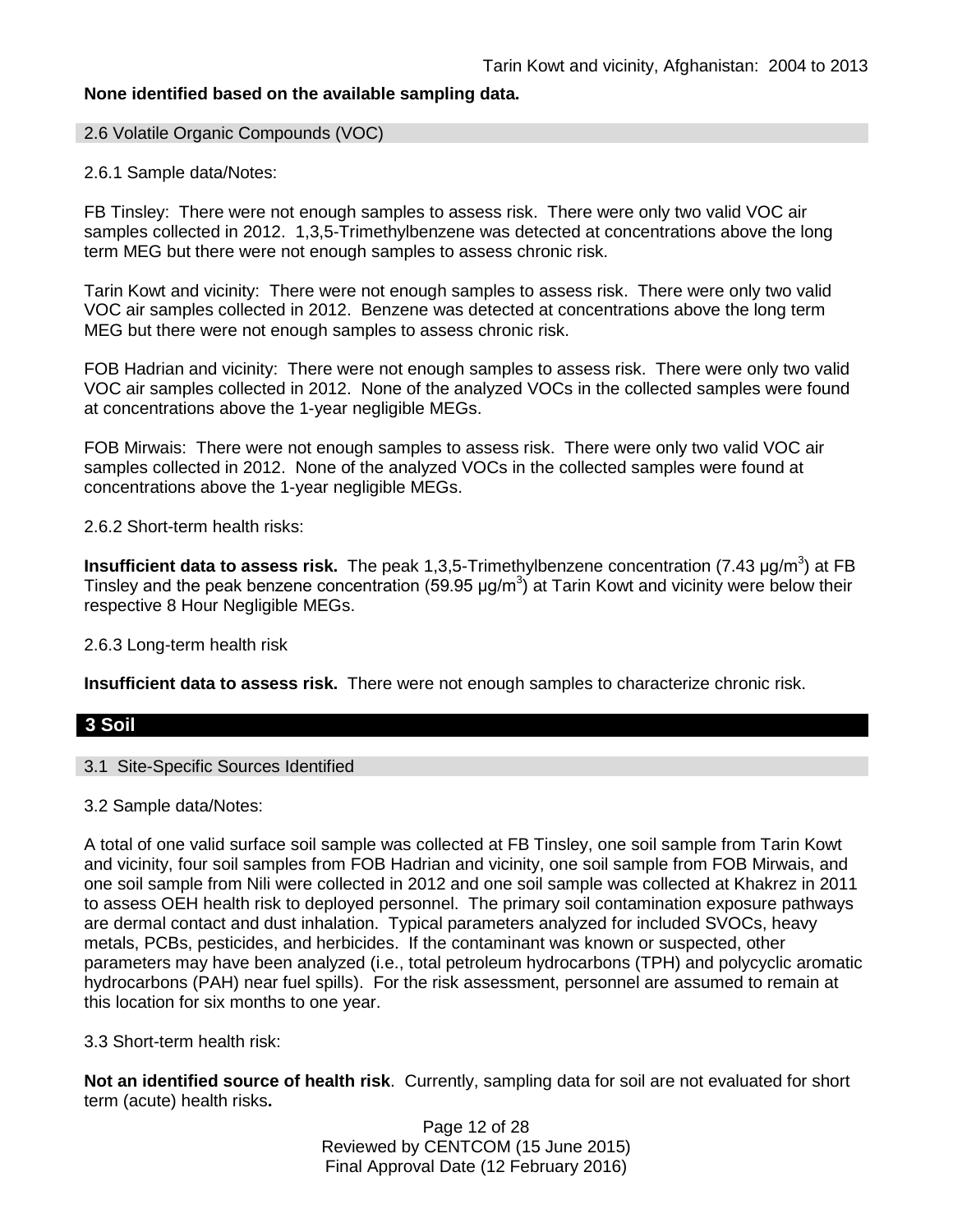### 3.4 Long-term health risk:

**None identified based on available sample data.** No parameters exceeded 1-year Negligible MEGs for dermal contact. The dust inhalation exposure pathway is addressed in Section 2 above.

## **4 Water**

In order to assess the health risk to U.S. personnel from exposure to water in theater, the AIPH identified the most probable exposure pathways. These are based on the administrative information provided on the field data sheets submitted with the samples taken over the time period being evaluated. It is assumed that 100% of all U.S. personnel at Tarin Kowt and vicinity were directly exposed to Reverse Osmosis Water Purification Unit (ROWPU) treated and disinfected fresh bulk water, since this classification of water is primarily used for personal hygiene, showering, cooking, and for use at vehicle wash racks. There is a possibility that personnel, particularly at small outlying camps, may use water that is not regularly disinfected for showering, personal hygiene, or cleaning.

### 4.1 Drinking Water: Bottled or Treated Water

### 4.1.1 Site-Specific Sources Identified

#### 4.1.2 Sample data/Notes:

To assess the potential for adverse health effects to troops, the following assumptions were made about dose and duration: A conservative (protective) assumption was that personnel routinely ingested 5 liters per day (L/day) of bottled water for up to 365 days (1-year). It was further assumed that control measures were not used.

FB Tinsley: A total of 7 valid drinking water samples were collected in 2006 and 2007. None of the analyzed parameters in the collected samples were found at concentrations above their respective 1 year 5 L/d negligible MEGs.

Tarin Kowt and vicinity: A total of 4 valid drinking water samples were collected in 2004, 2010, 2011, and 2013. Chloride, magnesium, and sulfate exceeded their respective 14-day 15 L/d negligible MEGs in 2011. Available cyanide in 2010, lead in 2004, and perchlorate in 2011 exceeded their respective 1 year 5 L/d negligible MEGs but there were not enough samples available to assess short or long term risk.

#### 4.1.3 Short-term health risk:

**Insufficient data to assess risk:** Chloride, magnesium, and sulfate exceeded their 14-day 15 L/d Negligible MEGs in 2011 but there were not enough samples to assess short-term risk. Lead and perchlorate were detected in samples above the Negligible 1 Year 5 L/d MEG but had no associated 14-day 15 L/d Negligible MEG for short-term health risk and were not assessed further.

#### 4.1.4 Long-term health risk:

**Insufficient data to assess risk:** Lead, cyanide, and perchlorate were detected in samples above their respective Negligible 1 Year 5 /L/d MEG but there were not enough samples taken to assess chronic risk. No long-term MEGs were available for chloride, magnesium, or sulfate.

#### 4.2 Non-Drinking Water: Disinfected

Page 13 of 28 Reviewed by CENTCOM (15 June 2015) Final Approval Date (12 February 2016)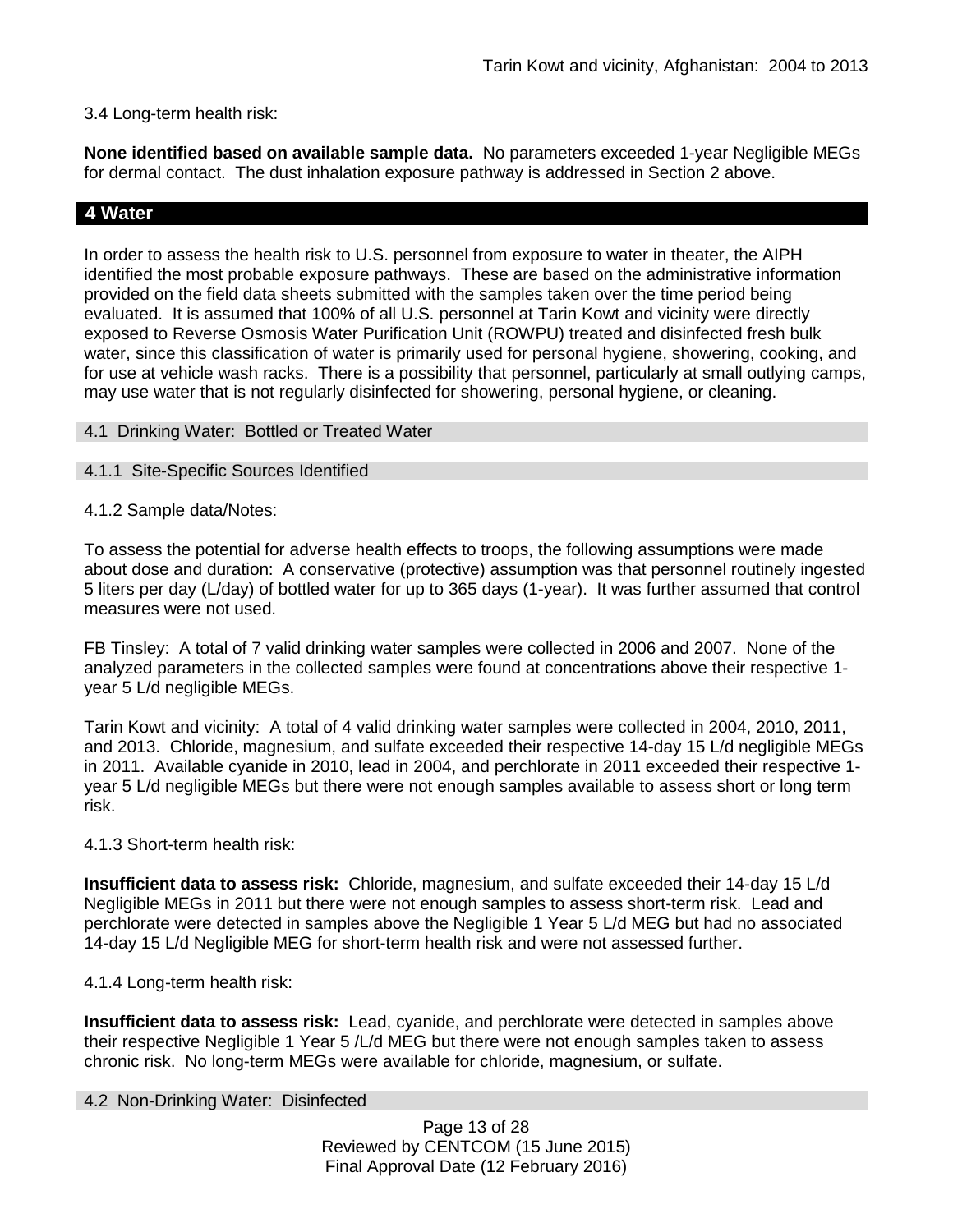#### 4.2.1 Site-Specific Sources Identified

Although the primary route of exposure for most microorganisms is ingestion of contaminated water, dermal exposure to some microorganisms, chemicals, and biologicals may also cause adverse health effects. Complete exposure pathways would include drinking, brushing teeth, personal hygiene, cooking, providing medical and dental care using a contaminated water supply or during dermal contact at vehicle or aircraft wash racks.

#### 4.2.2 Sample data/Notes:

To assess the potential for adverse health effects to troops the following assumptions were made about dose and duration: All U.S. personnel at this location were expected to remain at this site for approximately 1-year. A conservative (protective) assumption is that personnel routinely consumed less than 5 L/day of non-drinking water for up to 365 days (1-year). It is further assumed that control measures and/or personal protective equipment were not used.

FB Tinsley: A total of six valid non-drinking samples were collected in 2006, 2008, and 2012. There was insufficient data to assess risk but none of the analyzed parameters in the collected samples were found at concentrations above their respective non-drinking negligible MEG.

Anaconda: There were not enough samples to assess risk. There was only one valid non-drinking sample collected in 2006 and no analyzed parameters were found at concentrations above their respective non-drinking negligible MEG.

FOB Mirwais and vicinity: There were not enough samples to assess risk. There was only one valid non-drinking sample collected in 2012 and no analyzed parameters were found at concentrations above their respective non-drinking negligible MEG.

FOB Hadrian and vicinity: There were not enough samples to assess risk. There were only two valid non-drinking samples collected in 2010 and 2012. No analyzed parameters were found at concentrations above their respective non-drinking negligible MEG.

Nili: There were not enough samples to assess risk. There was only one valid non-drinking sample collected in 2010 and no analyzed parameters were found at concentrations above their respective non-drinking negligible MEG.

Tarin Kowt and vicinity: A total of 9 valid non-drinking samples were collected in 2004 to 2006, 2009, 2010, and 2012. There was insufficient data to assess risk for any year. Sulfate exceeded its respective 2.5 x 14-day 5 L/d negligible MEG (750 mg/L) in 2005, 2006, and 2010 none of the other analyzed parameters in the collected samples were found at concentrations above their respective nondrinking negligible MEG.

4.2.3 Short-term and Long-term health risks:

### **Insufficient data to assess risk**

## **5 Military Unique**

5.1 Chemical Biological, Radiological Nuclear (CBRN) Weapons

Page 14 of 28 Reviewed by CENTCOM (15 June 2015) Final Approval Date (12 February 2016)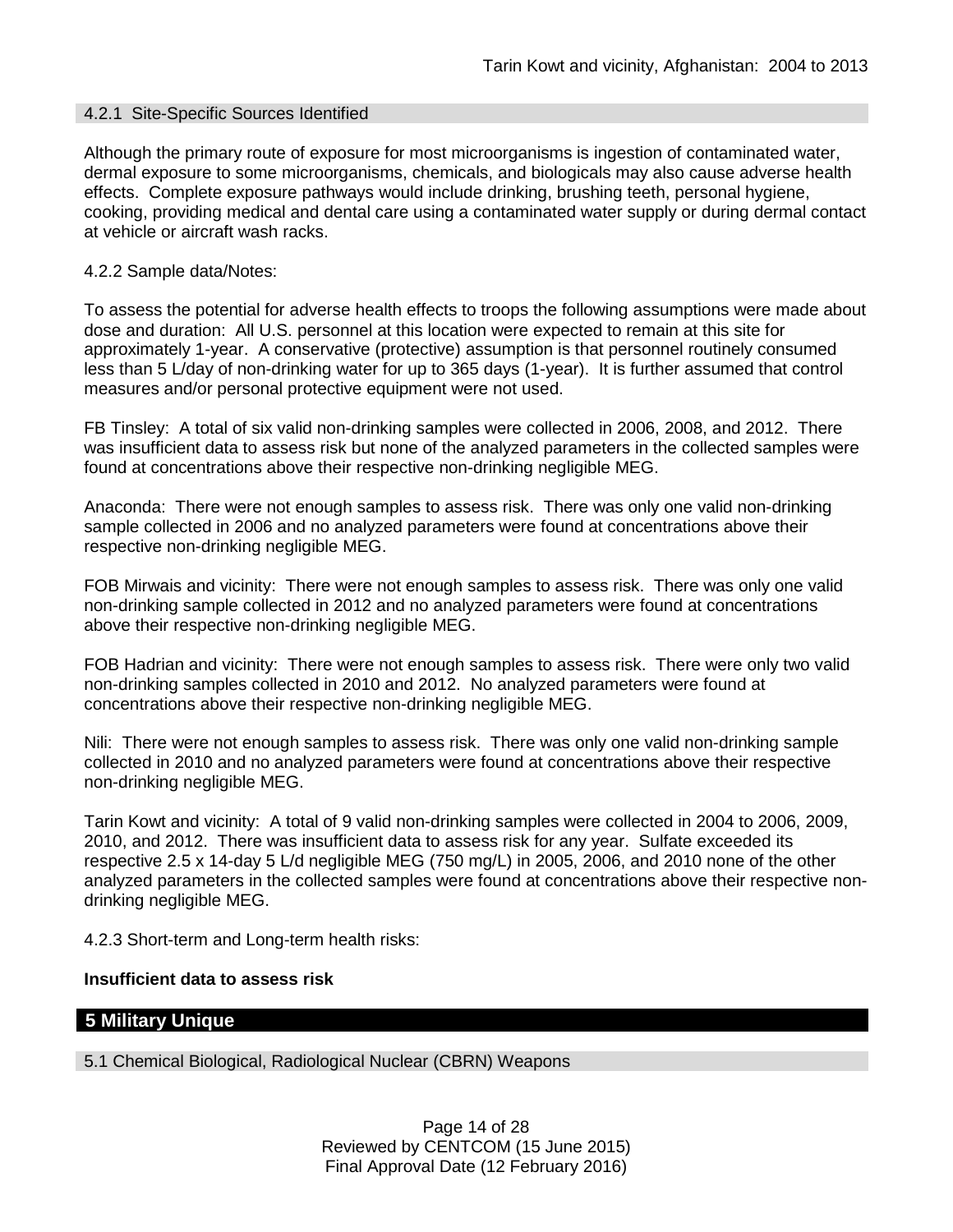No specific hazard sources were documented in the Defense Occupational and Environmental Health Readiness System (DOEHRS), or the Military Exposure Surveillance Library (MESL) from 13 August 2004 through 21 March 2013 timeframe (References 1 and 5).

#### 5.2 Depleted Uranium (DU)

No specific hazard sources were documented in the DOEHRS, or MESL from 13 August 2004 through 21 March 2013 timeframe (References 1 and 5).

#### 5.3 Ionizing Radiation

No specific hazard sources were documented in the DOEHRS, or MESL from 13 August 2004 through 21 March 2013 timeframe (References 1 and 5).

#### 5.4 Non-Ionizing Radiation

No specific hazard sources were documented in the DOEHRS, or MESL from 13 August 2004 through 21 March 2013 timeframe (References 1 and 5).

### **6 Endemic Disease**

This document lists the endemic diseases reported in the region, its specific health risks and severity and general health information about the diseases. CENTCOM Modification (MOD) 12 (Reference 6) lists deployment requirements, to include immunizations and chemoprophylaxis, in effect during the timeframe of this POEMS.

#### 6.1 Foodborne and Waterborne Diseases

Food borne and waterborne diseases in the area are transmitted through the consumption of local food and water. Local unapproved food and water sources (including ice) are heavily contaminated with pathogenic bacteria, parasites, and viruses to which most U.S. Service Members have little or no natural immunity. Effective host nation disease surveillance does not exist within the country. Only a small fraction of diseases are identified or reported in host nation personnel. Diarrheal diseases are expected to temporarily incapacitate a very high percentage of U.S. personnel within days if local food, water, or ice is consumed. Hepatitis A and typhoid fever infections typically cause prolonged illness in a smaller percentage of unvaccinated personnel. Vaccinations are required for DoD personnel and contractors. In addition, although not specifically assessed in this document, significant outbreaks of viral gastroenteritis (e.g., norovirus) and food poisoning (e.g., *Bacillus cereus*, *Clostridium perfringens*, *Staphylococcus*) may occur. Key disease risks are summarized below:

Mitigation strategies were in place and included consuming food and water from approved sources, vaccinations (when available), frequent hand washing and general sanitation practices.

#### 6.1.1 Diarrheal diseases (bacteriological)

**High, mitigated to Low**: Diarrheal diseases are expected to temporarily incapacitate a very high percentage of personnel (potentially over 50% per month) within days if local food, water, or ice is consumed. Mitigation strategies in place include consumption of approved food, water, and ice; hand washing; and applied food/water safety mechanisms. Field conditions (including lack of hand washing and primitive sanitation) may facilitate person-to-person spread and epidemics. Typically mild disease treated in outpatient setting; recovery and return to duty in less than 72 hours with appropriate therapy. A small proportion of infections may require greater than 72 hours limited duty, or hospitalization.

> Page 15 of 28 Reviewed by CENTCOM (15 June 2015) Final Approval Date (12 February 2016)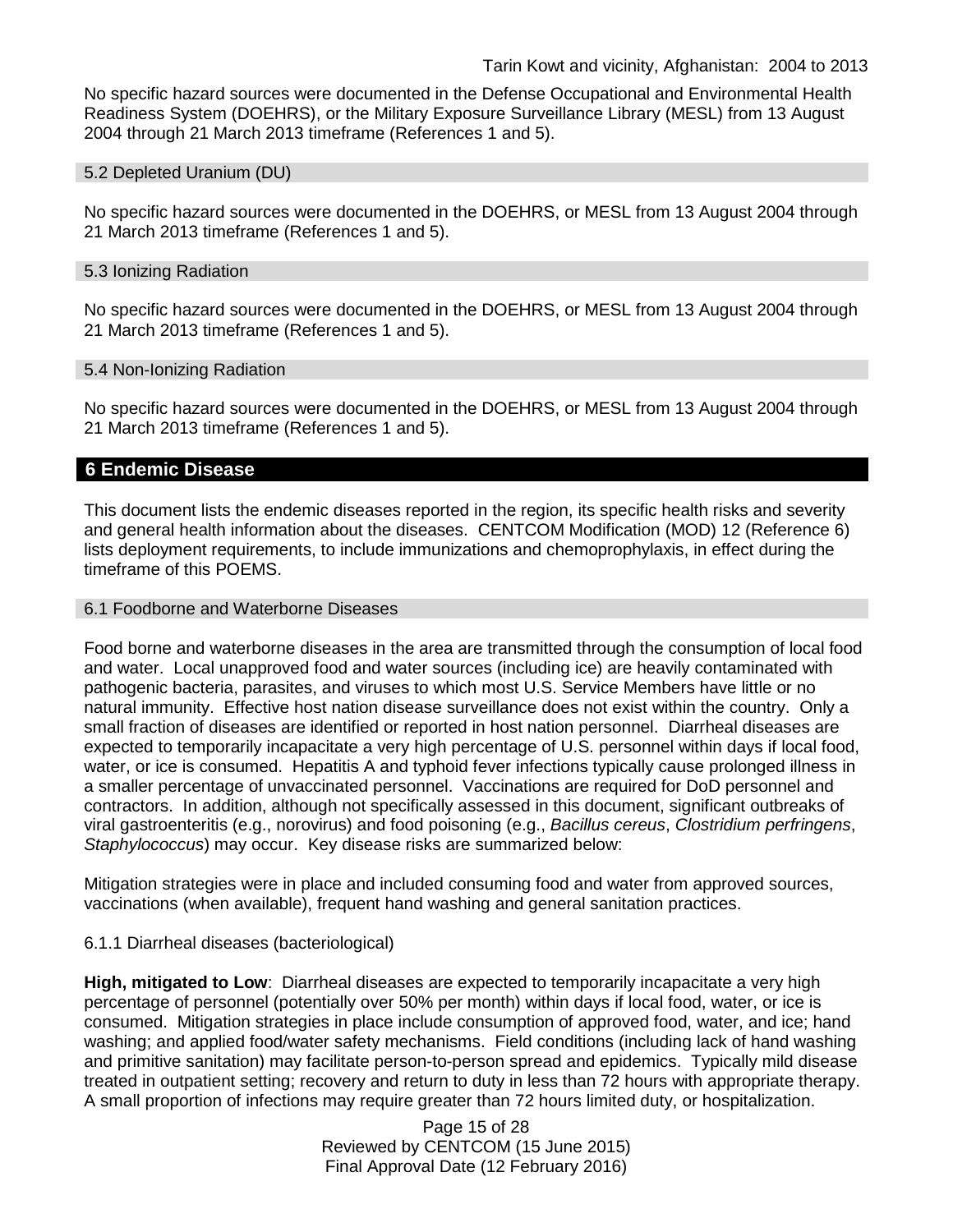### 6.1.2 Hepatitis A, typhoid/paratyphoid fever, and diarrhea-protozoal

**High, mitigated to Low**: Unmitigated health risk to U.S. personnel is high year round for hepatitis A and typhoid/paratyphoid fever, and Moderate for diarrhea-protozoal. Mitigation strategies in place include immunization, consumption of approved food, water, and ice; handwashing; and applied food/water safety mechanisms. U.S. Personnel did not drink untreated water, and vaccination for hepatitis A is required for deployment into the CENTCOM Area or Responsibility (AOR). Hepatitis A, typhoid/paratyphoid fever, and diarrhea-protozoal disease may cause prolonged illness in a small percentage of personnel (less than 1% per month). Although much rarer, other potential diseases in this area that are also considered a Moderate risk include: hepatitis E, diarrhea-cholera, and brucellosis.

### 6.1.3 Polio

**Low**: Potential health risk to U.S. personnel is Low. Despite a concerted global eradication campaign, poliovirus continues to affect children and adults in Afghanistan, Pakistan and some African countries. Polio is a highly infectious disease that invades the nervous system. The virus is transmitted by person-to-person, typically by hands, food or water contaminated with fecal matter or through direct contact with the infected person's saliva. An infected person may spread the virus to others immediately before and about 1 to 2 weeks after symptoms appear. The virus can live in an infected person's feces for many weeks. About 90% of people infected have no symptoms, and about 1% have a very severe illness leading to muscle weakness, difficulty breathing, paralysis, and sometimes death. People who do not have symptoms can still pass the virus to others and make them sick.

### 6.1.4 Short-term Health Risks:

**Variable, unmitigated; Low, mitigated**: The overall unmitigated short-term risk associated with food borne and waterborne diseases are considered High (bacterial diarrhea, hepatitis A, typhoid/paratyphoid fever) to Moderate (diarrhea-cholera, diarrhea-protozoal, brucellosis) to Low (hepatitis E) to Low (polio) if local food or water is consumed. Preventive Medicine measures reduced the risk to Low. Confidence in the health risk estimate is high.

6.1.5 Long-term Health Risks:

### **None identified based on available data.**

#### 6.2 Arthropod Vector-Borne Diseases

During the warmer months, the climate and ecological habitat support populations of arthropod vectors, including mosquitoes, ticks, mites, and sandflies. Significant disease transmission is sustained countrywide, including urban areas. Malaria, the major vector-borne health risk in Afghanistan, is capable of debilitating a high percentage of personnel for up to a week or more. Mitigation strategies were in place and included proper wear of treated uniforms, application of repellent to exposed skin, and use of bed nets and chemoprophylaxis (when applicable). Additional methods included the use of pesticides, reduction of pest/breeding habitats, and engineering controls.

#### 6.2.1 Malaria

**High, mitigated to Low** Potential unmitigated risk to U.S. personnel is High during warmer months (typically April through November) but reduced to low with mitigation measures. Malaria incidents are

> Page 16 of 28 Reviewed by CENTCOM (15 June 2015) Final Approval Date (12 February 2016)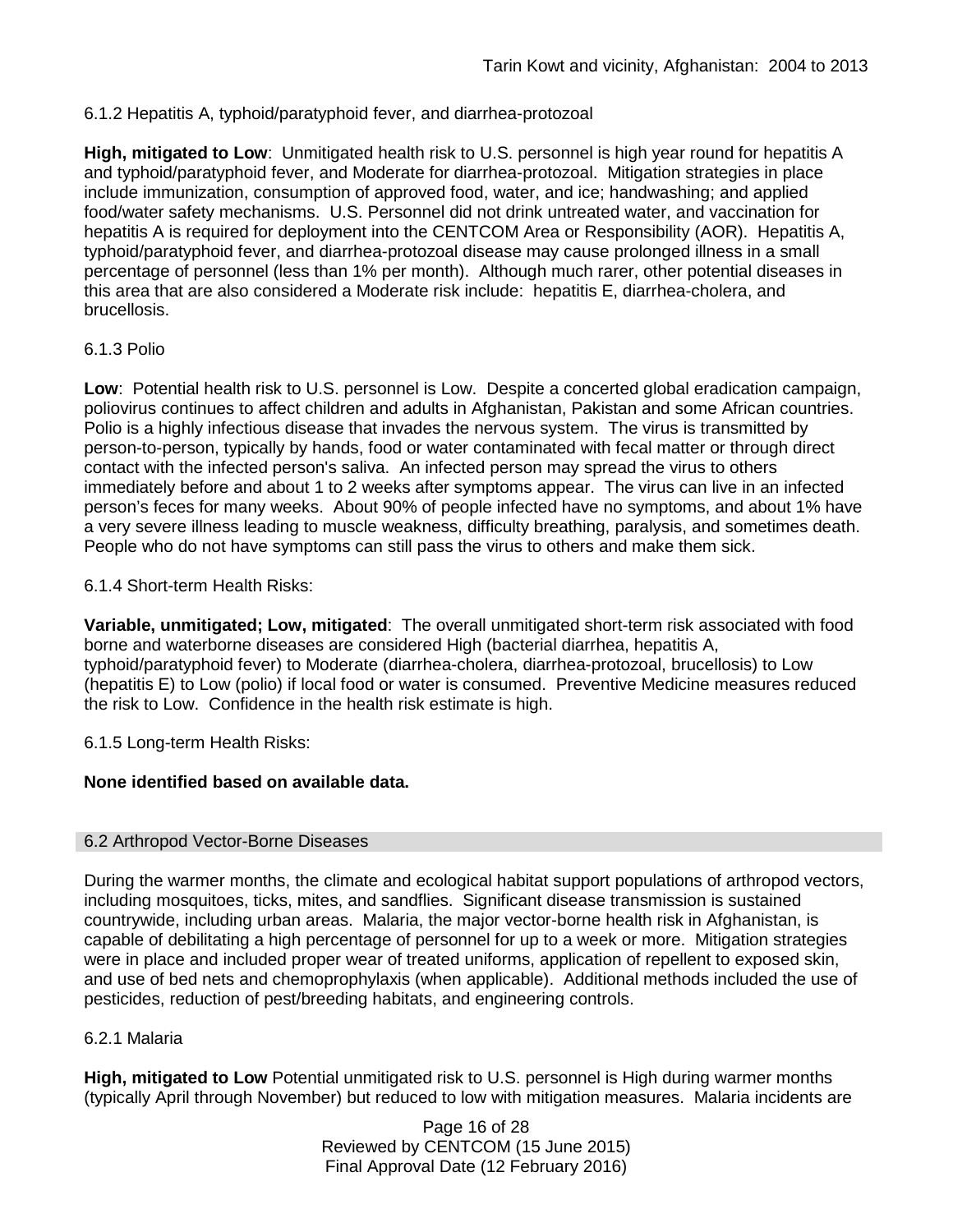often associated with the presence of agriculture activity, including irrigation systems and standing water, which provide breeding habitats for vectors. A small number of cases may occur among personnel exposed to mosquito (Anopheles spp.) bites. Malaria incidents may cause debilitating febrile illness typically requiring 1 to 7 days of inpatient care, followed by return to duty. Severe cases may require intensive care or prolonged convalescence. Mitigation strategies in place include Individual Protective Measure (IPM) practices, taking Malaria chemoprophylaxis, permethrin treated uniforms, pesticides, reduction of pest/breading habitats, and engineering controls.

## 6.2.2 Leishmaniasis

**Moderate, mitigated to Low**: The disease risk is Moderate during the warmer months when sandflies are most prevalent, but reduced to low with mitigation measures. Mitigation strategies in place include IPM practices, permethrin treated uniforms, pesticides, reduction of pest/breeding habitats, and engineering controls. Leishmaniasis is transmitted by sand flies. There are two forms of the disease; cutaneous (acute form) and visceral (a more latent form of the disease). The leishmaniasis parasites may survive for years in infected individuals and this infection may go unrecognized by physicians in the U.S. when infections become symptomatic years later. Cutaneous infection is unlikely to be debilitating, though lesions may be disfiguring. Visceral leishmaniasis disease can cause severe febrile illness which typically requires hospitalization with convalescence over 7 days.

## 6.2.3 Crimean-Congo hemorrhagic fever

**Moderate, mitigated to Low**: Unmitigated risk is moderate, but reduced to low with mitigation measures. Crimean-Congo hemorrhagic fever occurs in rare cases (less than 0.1% per month attack rate in indigenous personnel) and is transmitted by tick bites or occupational contact with blood or secretions from infected animals. The disease typically requires intensive care with fatality rates from 5% to 50%.

### 6.2.4 Sandfly fever

**Moderate, mitigated to Low**: Sandfly fever has a Moderate risk with potential disease rates from 1% to 10% per month under worst case conditions. Mitigation measures reduced the risk to low. The disease is transmitted by sandflies and occurs more commonly in children though adults are still at risk. Sandfly fever disease typically resulted in debilitating febrile illness requiring 1 to 7 days of supportive care followed by return to duty.

### 6.2.5 Plague

**Low:** Potential health risk to U.S. personnel is Low year round. Bubonic plague typically occurred as sporadic cases among people who come in contact with wild rodents and their fleas during work, hunting, or camping activities. Outbreaks of human plague are rare and typically occur in crowded urban settings associated with large increases in infected commensal rats (*Rattus rattus*) and their flea populations. Some untreated cases of bubonic plague may develop into secondary pneumonic plague. Respiratory transmission of pneumonic plague is rare but has the potential to cause significant outbreaks. Close contact is usually required for transmission. In situations where respiratory transmission of plague is suspected, weaponized agent must be considered. Extremely rare cases (less than 0.01% per month attack rate) could occur. Incidence could result in potentially severe illness which may require more than 7 days of hospitalization and convalescence.

## 6.2.6 Typhus-miteborne (scrub typhus**)**

**Moderate, mitigated to Low:** Potential health risk to U.S. personnel is Moderate during warmer

Page 17 of 28 Reviewed by CENTCOM (15 June 2015) Final Approval Date (12 February 2016)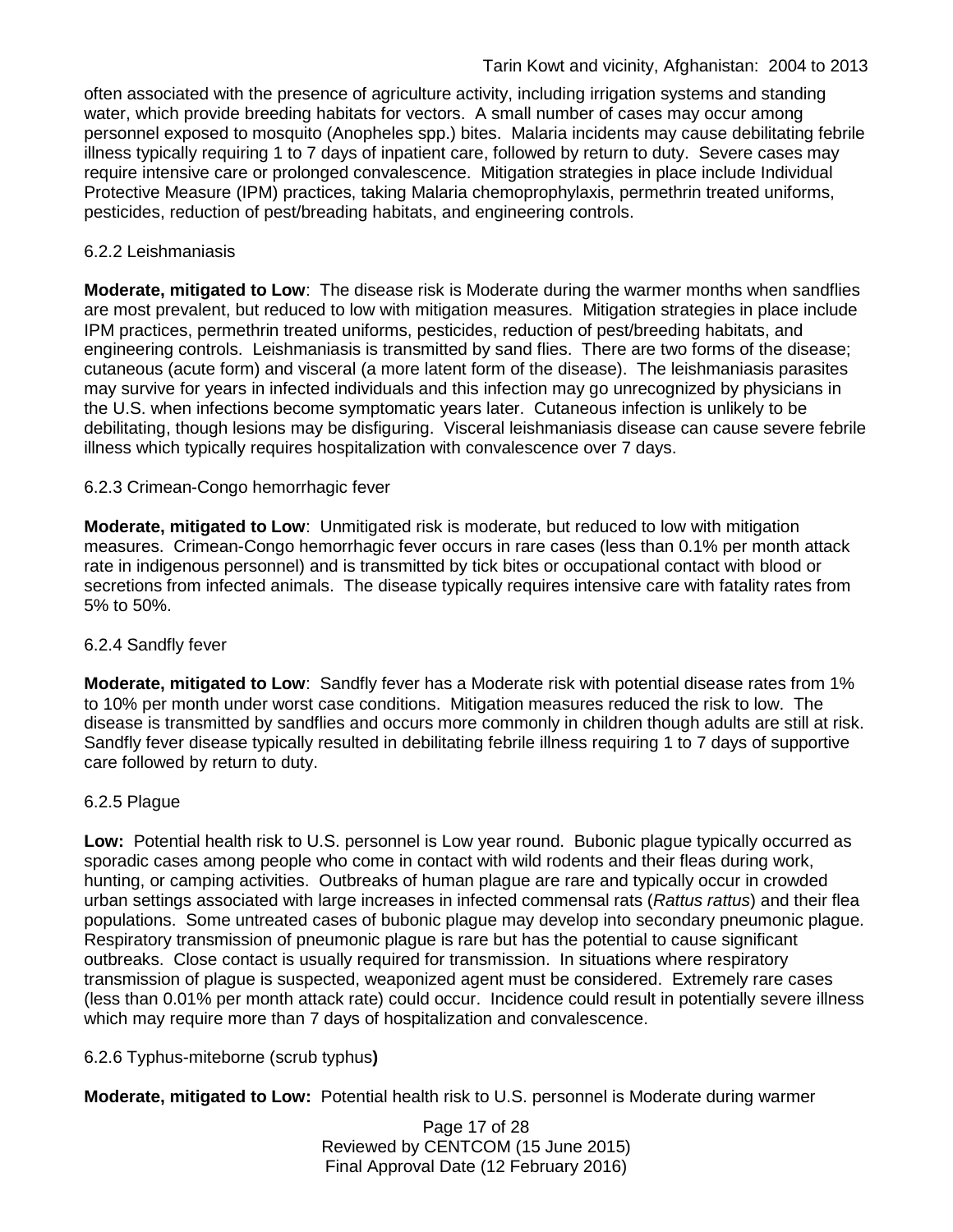months (typically March through November) when vector activity is highest. Mitigation measures reduced the risk to low. Mite-borne typhus is a significant cause of febrile illness in local populations with rural exposures in areas where the disease is endemic. Large outbreaks have occurred when non-indigenous personnel such as military forces enter areas with established local transmission. The disease is transmitted by the larval stage of trombiculid mites (chiggers), which are typically found in areas of grassy or scrubby vegetation, often in areas which have undergone clearing and regrowth. Habitats may include sandy beaches, mountain deserts, cultivated rice fields, and rain forests. Although data are insufficient to assess potential disease rates, attack rates can be very high (over 50%) in groups of personnel exposed to heavily infected "mite islands" in focal areas. The disease can cause debilitating febrile illness typically requiring 1 to 7 days of inpatient care, followed by return to duty.

### 6.2.7 West Nile fever

**Low**: West Nile fever is present. The disease is maintained by the bird population and transmitted to humans via mosquito vector. Typically, infections in young, healthy adults were asymptomatic although fever, headache, tiredness, body aches (occasionally with a skin rash on trunk of body), and swollen lymph glands can occurred. This disease is associated with a low risk estimate.

## 6.2.8 Short -term health risks:

**Low:** The unmitigated health risk estimate is High for malaria (infection rate of less than 1% per month), Moderate for leishmaniasis-cutaneous (acute), Crimean-Congo hemorrhagic fever, sandfly fever, typhus-miteborne; and Low for, the plague and West Nile fever. Health risk is reduced to low by proper wear of the uniform, application of repellent to exposed skin, and appropriate chemoprophylaxis. Confidence in health risk estimate was high.

### 6.2.9 Long-term health risks:

**Low:** The unmitigated risk is moderate for leishmaniasis-visceral (chronic). Risk is reduced to Low by proper wear of the uniform and application of repellent to exposed skin. Confidence in the risk estimate is high.

### 6.3 Water Contact Diseases

Operations or activities that involve extensive water contact may result in personnel being temporarily debilitated with leptospirosis in some locations. Leptospirosis health risk typically increases during flooding. In addition, although not specifically assessed in this document, bodies of surface water are likely to be contaminated with human and animal waste. Activities such as wading or swimming may result in exposures to enteric diseases such as diarrhea and hepatitis via incidental ingestion of water. Prolonged water contact also may lead to the development of a variety of potentially debilitating skin conditions such as bacterial or fungal dermatitis. Mitigation strategies were in place and included avoiding water contact and recreational water activities, proper wear of uniform (especially footwear), and protective coverings for cuts/abraded skin.

### 6.3.1 Leptospirosis

**Moderate, mitigated to Low**: Human infections occur seasonally (typically April through November) through exposure to water or soil contaminated by infected animals and is associated with wading, and swimming in contaminated, untreated open water. The occurrence of flooding after heavy rainfall facilitates the spread of the organism because as water saturates the environment leptospirosis present in the soil passes directly into surface waters. Leptospirosis can enter the body through cut or abraded

> Page 18 of 28 Reviewed by CENTCOM (15 June 2015) Final Approval Date (12 February 2016)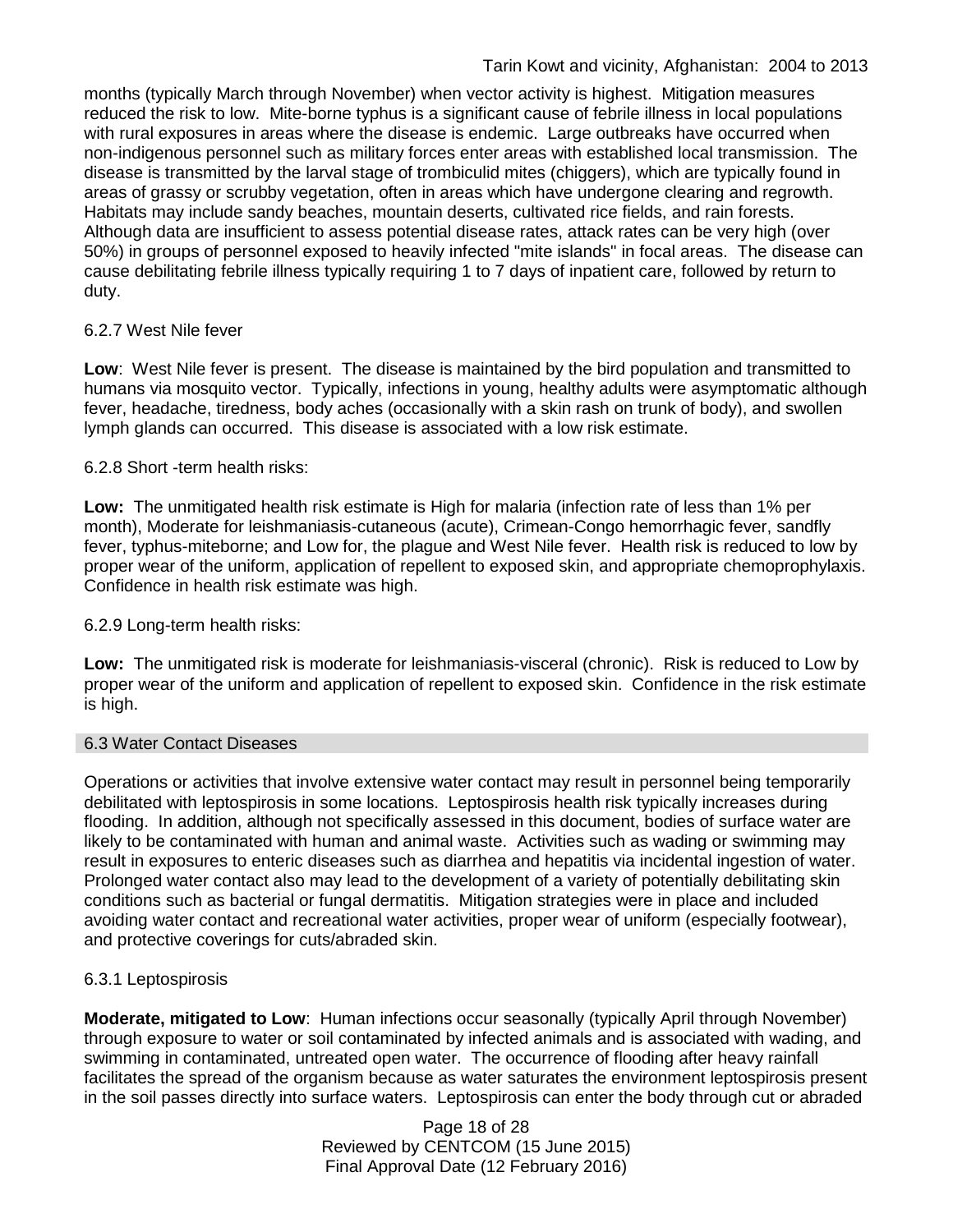skin, mucous membranes, and conjunctivae. Infection may also occur from ingestion of contaminated water. The acute, generalized illness associated with infection may mimic other tropical diseases (for example, dengue fever, malaria, and typhus), and common symptoms include fever, chills, myalgia, nausea, diarrhea, cough, and conjunctival suffusion. Manifestations of severe disease can include jaundice, renal failure, hemorrhage, pneumonitis, and hemodynamic collapse. Recreational activities involving extensive water contact may result in personnel being temporarily debilitated with leptospirosis. Incidence could result in debilitating febrile illness typically requiring 1 to 7 days of inpatient care, followed by return to duty; some cases may require prolonged convalescence. Mitigation strategies in place include avoiding water contact and recreational water activities; proper wear of uniform, especially footwear, and protective coverings for cuts/abraded skin. This disease is associated with a Moderate health risk estimate.

### 6.3.2 Short-term health risks:

**Low:** Unmitigated Health risk of leptospirosis is Moderate during warmer months. Mitigation measures reduce the risk to Low. Confidence in the health risk estimate is high.

6.3.3 Long-term health risks:

## **None identified based on available data.**

### 6.4 Respiratory Diseases

Although not specifically assessed in this document, deployed U.S. forces may be exposed to a wide variety of common respiratory infections in the local population. These include influenza, pertussis, viral upper respiratory infections, viral and bacterial pneumonia, and others. The U.S. military populations living in close-quarter conditions are at risk for substantial person-to-person spread of respiratory pathogens. Influenza is of particular concern because of its ability to debilitate large numbers of unvaccinated personnel for several days. Mitigation strategies were in place and included routine medical screenings, vaccination, enforcing minimum space allocation in housing units, implementing head-to-toe sleeping in crowded housing units, implementation of proper Personal Protective Equipment (PPE) when necessary for healthcare providers and detention facility personnel.

### 6.4.1 Tuberculosis (TB)

**Moderate, mitigated to Low:** Potential health risk to U.S. personnel is Moderate, mitigated to Low, year round. Transmission typically requires close and prolonged contact with an active case of pulmonary or laryngeal TB, although it also can occur with more incidental contact. The Army Surgeon General has defined increased risk in deployed Soldiers as indoor exposure to locals or third country nationals of greater than one hour per week in a highly endemic active TB region. Mitigation strategies include routine medical screenings; enforcing minimum space allocation in housing units; implementing head-to-toe sleeping in crowded housing units; and implementation of proper personal protective equipment (PPE), when necessary (treating active case, detainee operations). Additional mitigation included active case isolation in negative pressure rooms, where available.

### 6.4.2 Meningococcal meningitis

**Low:** Meningococcal meningitis poses a Low risk and is transmitted from person to person through droplets of respiratory or throat secretions. Close and prolonged contact facilitates the spread of this disease. Meningococcal meningitis is potentially a very severe disease typically requiring intensive care; fatalities may occur in 5-15% of cases.

> Page 19 of 28 Reviewed by CENTCOM (15 June 2015) Final Approval Date (12 February 2016)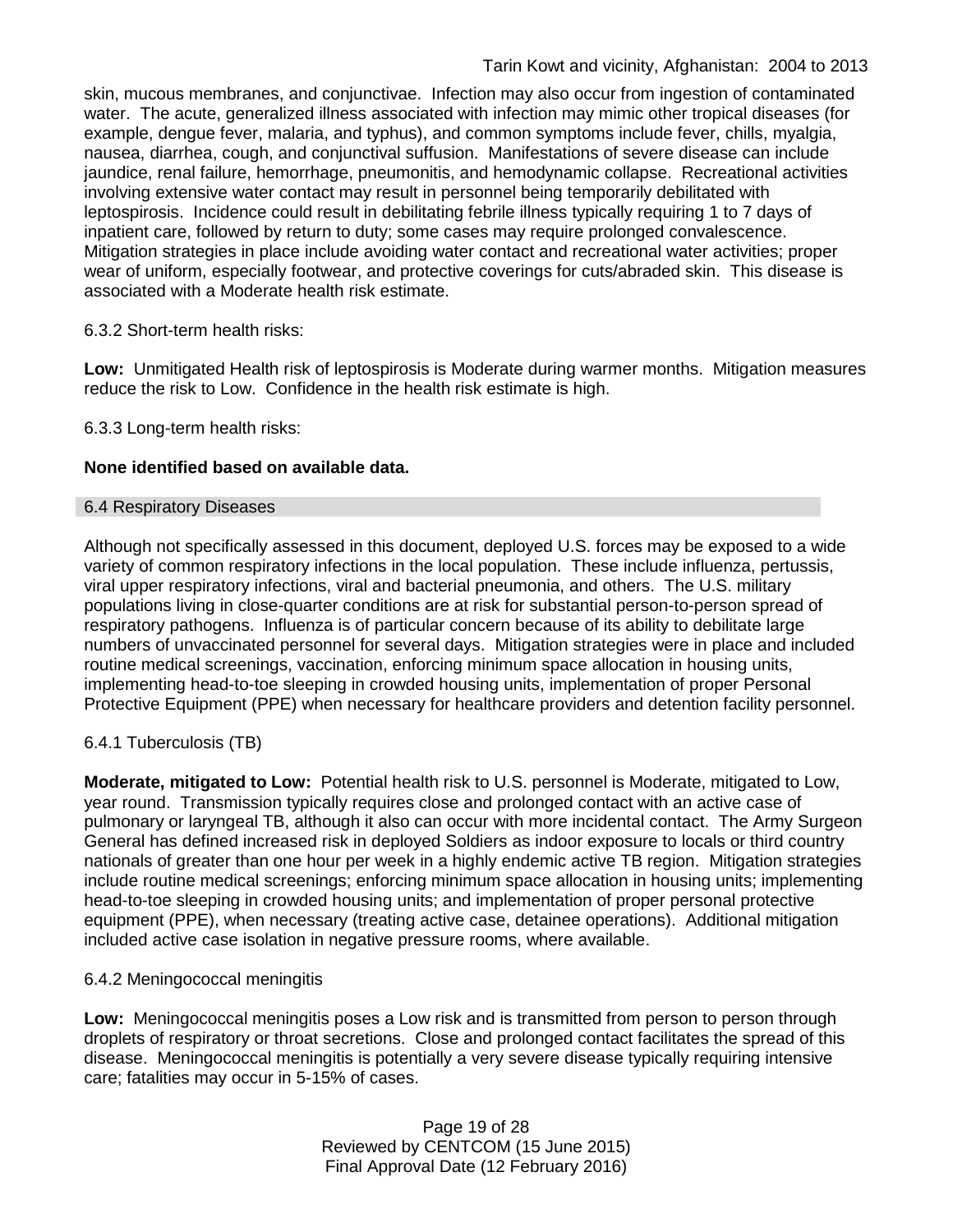### 6.4.3 Short-term health risks:

**Low:** Moderate (TB) to Low (for meningococcal meningitis). Overall risk was reduced to Low with mitigation measures. Confidence in the health risk estimate is high.

6.4.4 Long-term health risks:

**None identified based on available data.** Tuberculosis is evaluated as part of the Post Deployment Health Assessment (PDHA). A TB skin test is required post-deployment if potentially exposed and is based upon individual service policies.

#### 6.5 Animal-Contact Diseases

#### 6.5.1 Rabies

**Moderate, mitigated to Low:** Rabies posed a year-round moderate risk. Occurrence in local animals was well above U.S. levels due to the lack of organized control programs. Dogs are the primary reservoir of rabies in Afghanistan, and a frequent source of human exposure. Rabies is transmitted by exposure to the virus-laden saliva of an infected animal, typically through bites, but could occur from scratches contaminated with the saliva. A U.S. Army Soldier died of rabies on 31 August 2011 (Reference 7). Laboratory results indicated the Soldier was infected from contact with a dog while deployed. Although the vast majority (>99%) of persons who develop rabies disease will do so within a year after a risk exposure, there have been rare reports of individuals presenting with rabies disease up to six years or more after their last known risk exposure. Mitigation strategies included command emphasis of CENTCOM GO 1B, reduction of animal habitats, active pest management programs, and timely treatment of feral animal scratches/bites.

#### 6.5.2 Anthrax

**Low:** Anthrax cases are rare in indigenous personnel, and pose a Low risk to U.S. personnel. Anthrax is a naturally occurring infection; cutaneous anthrax is transmitted by direct contact with infected animals or carcasses, including hides. Eating undercooked infected meat may result in contracting gastrointestinal anthrax. Pulmonary anthrax is contracted through inhalation of spores and is extremely rare. Mitigation measures included consuming approved food sources, proper food preparation and cooking temperatures, avoidance of animals and farms, dust abatement when working in these areas, vaccinations, and proper PPE for personnel working with animals.

#### 6.5.3 Q-Fever

**Moderate, mitigated to Low:** Potential health risk to U.S. personnel is Moderate, but mitigated to Low, year round. Rare cases are possible among personnel exposed to aerosols from infected animals, with clusters of cases possible in some situations. Significant outbreaks (affecting 1-50%) can occur in personnel with heavy exposure to barnyards or other areas where animals are kept. Unpasteurized milk may also transmit infection. The primary route of exposure is respiratory, with an infectious dose as low as a single organism. Incidence could result in debilitating febrile illness, sometimes presenting as pneumonia, typically requiring 1 to 7 days of inpatient care followed by return to duty. Mitigation strategies in place as listed in paragraph 6.5.2 except for vaccinations.

#### 6.5.4 H5N1 avian influenza

**Low:** Potential health risk to U.S. personnel is Low. Although H5N1 avian influenza (AI) is easily transmitted among birds, bird-to-human transmission is extremely inefficient. Human-to-human

> Page 20 of 28 Reviewed by CENTCOM (15 June 2015) Final Approval Date (12 February 2016)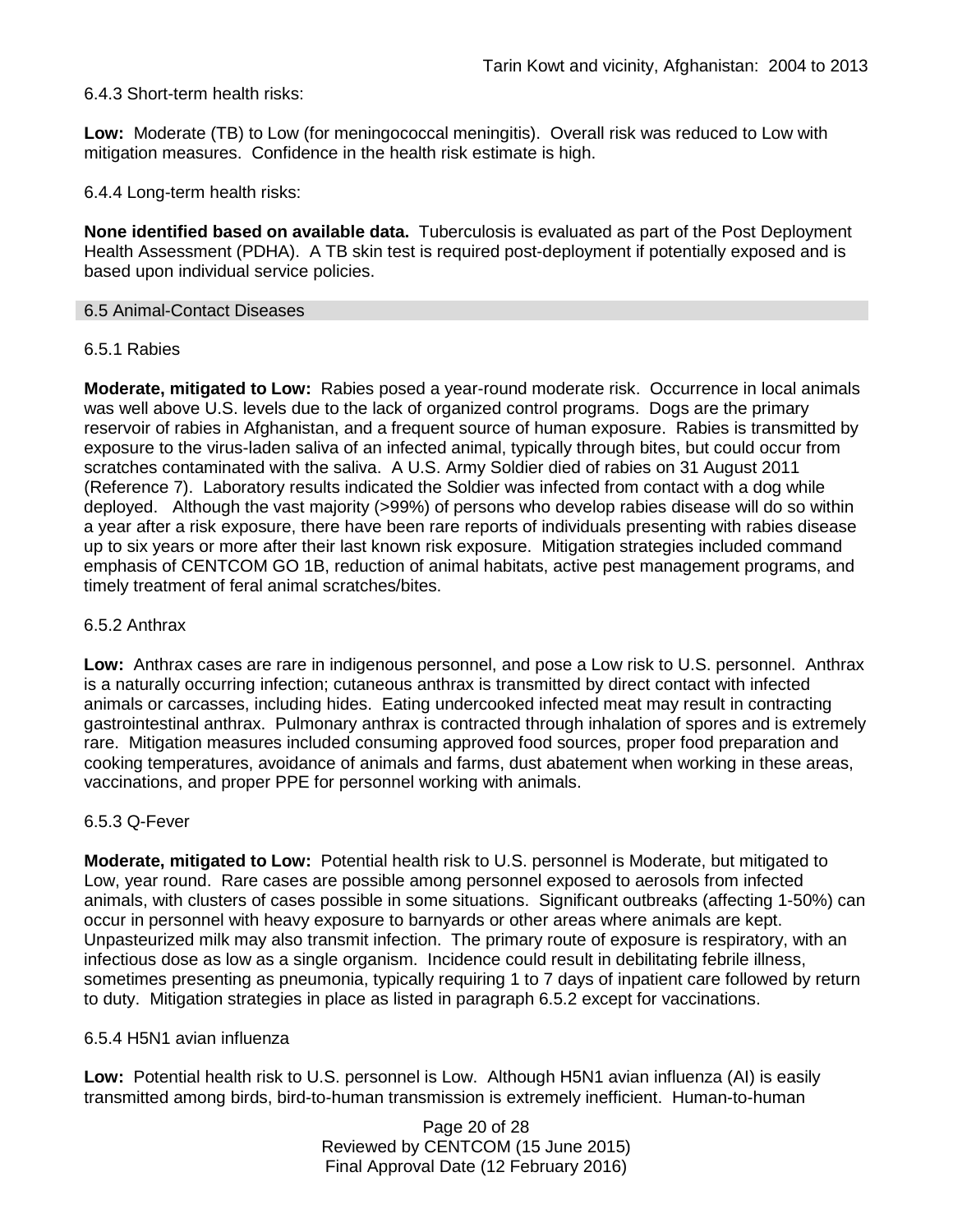transmission appears to be exceedingly rare, even with relatively close contact. Extremely rare cases (less than 0.01% per month attack rate) could occur. Incidence could result in very severe illness with fatality rate higher than 50 percent in symptomatic cases. Mitigation strategies included avoidance of birds/poultry and proper cooking temperatures for poultry products.

6.5.5 Short-term health risks:

**Low:** The short-term unmitigated risk is Moderate for rabies, and Q-fever, to Low for anthrax, and H5N1 avian influenza. Mitigation measures reduced the overall risk to Low.Confidence in risk estimate is high.

6.5.6 Long-term health risks:

**Low:** A Low long term risk exists for rabies because, in rare cases, the incubation period for rabies can be several years.

#### **7 Venomous Animal/Insect**

All information was taken directly from the Armed Forces Pest Management Board (Reference 8) and the Clinical Toxicology Resources web site from the University of Adelaide, Australia (Reference 9). The species listed below have home ranges that overlap the location of Tarin Kowt and vicinity, and may present a health risk if they are encountered by personnel. See Section 9 for more information about pesticides and pest control measures.

### 7.1 Spiders

• *Latrodectus dahlia* (widow spider): Severe envenoming possible, potentially lethal. However, venom effects are mostly minor and even significant envenoming is unlikely to be lethal.

### 7.2 Scorpions

• *Androctonus amoreuxi,* and *Androctonus baluchicus*: Severe envenoming possible, potentially lethal. Severe envenoming may produce direct or indirect cardio toxicity, with cardiac arrhythmias, cardiac failure. Hypovolaemic hypotension possible in severe cases due to fluid loss through vomiting and sweating.

• *Buthacus striffleri*, *Compsobuthus afghanus*, *Compsobuthus rugosulus*, *Mesobuthus caucasicus, Mesobuthus eupeus, Mesobuthus macmahoni, Orthochirus bicolor, Orthochirus danielleae*, *Orthochirus erardi*, *Orthochirus. Orthochirus pallidus, Orthochirus scrobiculosus,* and *Sassanidotus gracilis*: There are a number of dangerous Buthid scorpions, but there are also some known to cause minimal effects only. Without clinical data it is unclear where these species fit within that spectrum.

• *Hottentotta alticola*, and *Hottentotta saulcyi*: Moderate envenoming possible but unlikely to prove lethal. Stings by these scorpions are likely to cause only short lived local effects, such as pain, without systemic effects.

### 7.3 Snakes

• *[Boiga](http://www.toxinology.com/fusebox.cfm?fuseaction=main.snakes.display&id=SN0722) [trigonata](http://www.toxinology.com/fusebox.cfm?fuseaction=main.snakes.display&id=SN0722)* (Common Cat Snake), and *Telescopus rhinopoma* (leopard viper): Unlikely to cause significant envenoming; Bites by these rear fanged Colubrid snakes are rarely reported. They are likely to cause minimal to moderate local effects and no systemic effects.

> Page 21 of 28 Reviewed by CENTCOM (15 June 2015) Final Approval Date (12 February 2016)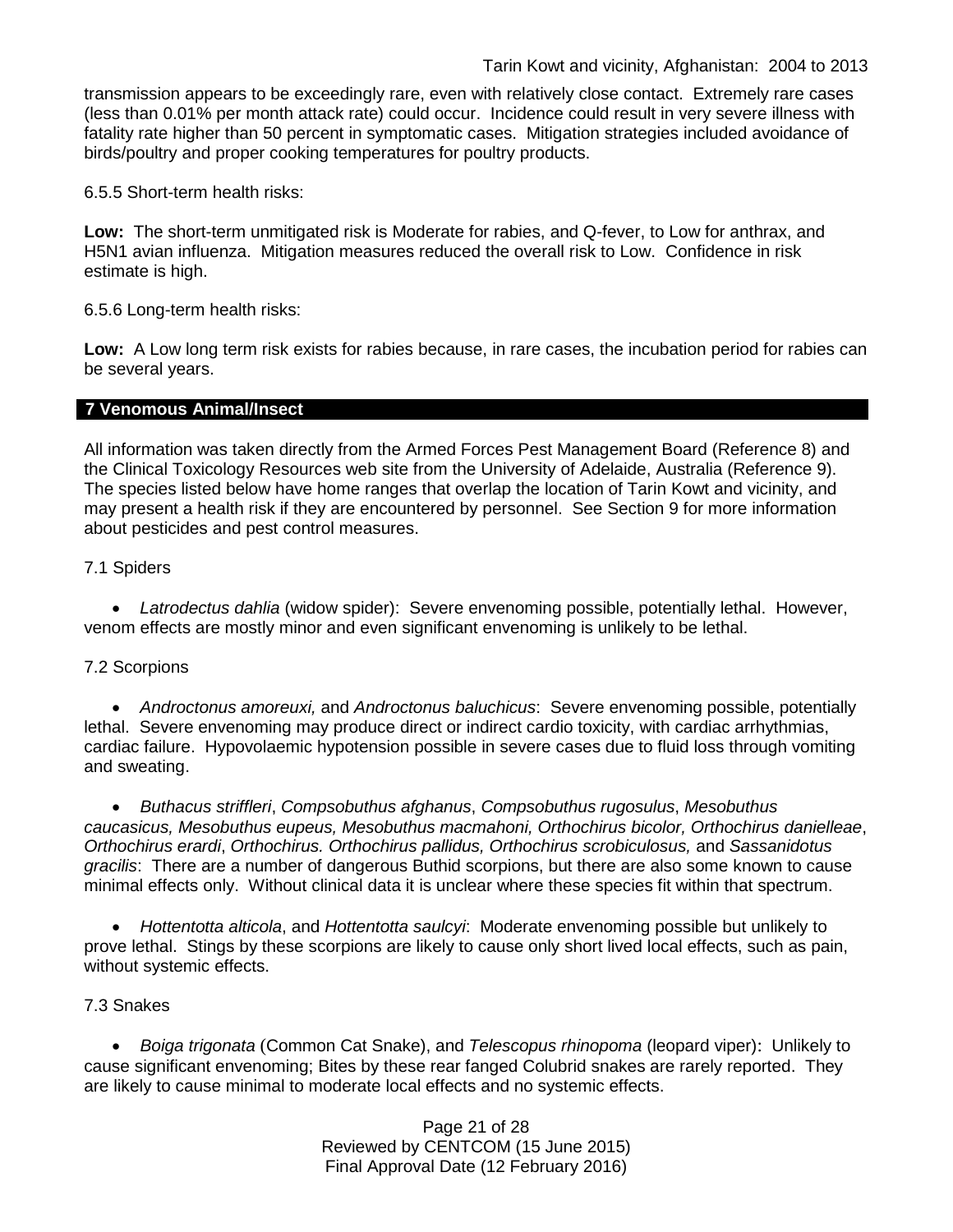• *Echis multisquamatus* (central Asian saw-scaled viper), *Echis sochureki* (Sochurek's sawscaled viper): Severe envenoming possible, potentially lethal. Bites may cause moderate to severe coagulopathy and haemorrhagins causing extensive bleeding.

• *Eristocophis mcmahoni* (McMahon's Viper): Severe envenoming possible, potentially lethal. Mild to Moderate neurotoxic effects may occur.

• *Hemorrhis ravergieri* (mountain racer), and *Psammophis lineolatus* (Teer snake): Unlikely to cause significant envenoming. Bites require symptomatic treatment only.

• *Macrovipera lebetina obtuse* (Levantine Viper): Severe envenoming possible, potentially lethal. Bites may cause mild to severe local effects, shock & coagulopathy.

• *Naja oxiana* (Oxus cobra): Severe envenoming possible, potentially lethal. Bites can cause systemic effects, principally flaccid paralysis.

• *Platyceps rhodorachis* (Jan's desert racer): Mild envenoming only, not likely to prove lethal. Requires symptomatic treatment only.

• *Pseudocerastes persicus* (Persian dwarf snake): Unlikely to cause significant envenoming; limited clinical data suggest bites result in local effects only.

7.4 Short-term health risk:

**Low:** If encountered, effects of venom vary with species from mild localized swelling (e.g., widow spider) to potentially lethal effects (e.g., saw-scaled viper). See effects of venom above. Mitigation strategies included avoiding contact, proper wear of uniform (especially footwear), and timely medical treatment. Confidence in the health risk estimate is low (Reference 4, Table 3-6).

7.5 Long-term health risk:

### **None identified.**

## **8 Heat/Cold Stress**

#### 8.1 Heat

Summer (June - September) monthly mean temperatures range from 91 degrees Fahrenheit (°F) to 101°F with an average temperature of 97°F based on historical climatological data from the U.S. Air Force Combat Climatology Center, 14<sup>th</sup> Weather Squadron. The health risk of heat stress/injury based on temperatures alone is Low (< 78°F) from November – March, Moderate (78-81.9°F) in April and October, and extremely high ( $\geq 88^{\circ}$ F) from May – September. However, work intensity and clothing/equipment worn pose greater health risk of heat stress/injury than environmental factors alone (Reference 10). Managing risk of hot weather operations included monitoring work/rest periods, proper hydration, and taking individual risk factors (e.g., acclimation, weight, and physical conditioning) into consideration. Risk of heat stress/injury was reduced with preventive measures

### 8.1.1 Short-term health risk:

**Low to Extremely High, mitigated to Low:** Risk of heat injury in unacclimatized or susceptible populations (older, previous history of heat injury, poor physical condition, underlying medical/health

> Page 22 of 28 Reviewed by CENTCOM (15 June 2015) Final Approval Date (12 February 2016)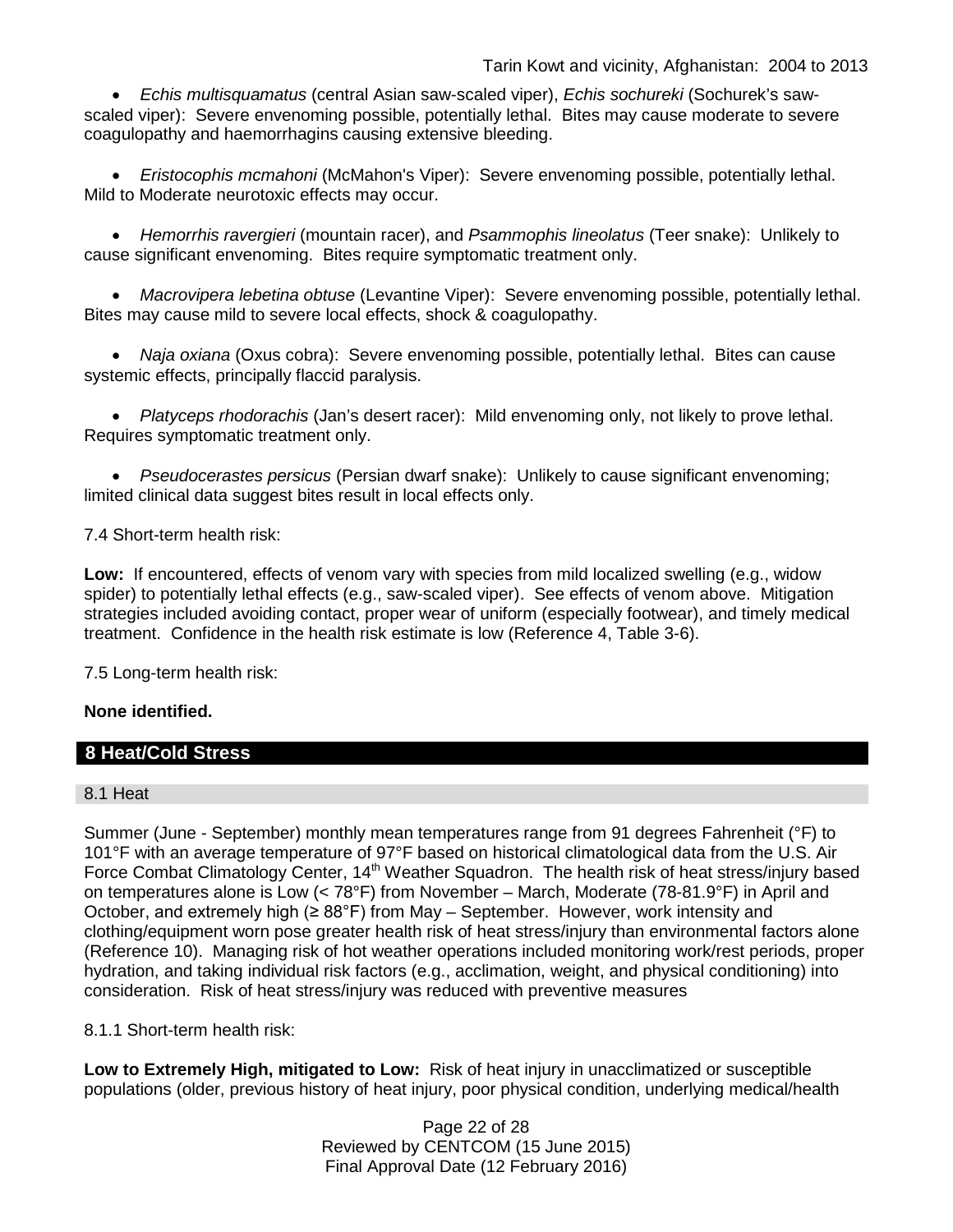conditions), and those under operational constraints (equipment, PPE, vehicles) is Extremely High from May – September, Moderate in April and October, and Low from November – March. The risk of heat injury was reduced to low through preventive measures such as work/rest cycles, proper hydration and nutrition, and monitoring WBGT. Confidence in the health risk estimate is low (Reference 4, Table 3-6).

8.1.2 Long-term health risk:

**Low:** The long-term risk is Low. However, the risk may be greater for certain susceptible persons– those older (i.e., greater than 45 years), in lesser physical shape, or with underlying medical/health conditions. Long-term health implications from heat injuries are rare but may occur, especially from more serious injuries such as heat stroke. It is possible that high heat in conjunction with various chemical exposures may increase long-term health risks, though specific scientific evidence is not conclusive. Confidence in these risk estimates is medium (Reference 4, Table 3-6).

### 8.2 Cold

8.2.1 Short-term health risks:

Winter (December - March) temperatures range from 28°F to 39°F with an average temperature of 45°F based on historical climatological data from the U.S. Air Force Combat Climatology Center, 14<sup>th</sup> Weather Squadron. Because even on warm days a significant drop in temperature after sunset by as much as 40°F can occur, there is a risk of cold stress/injury from September – May. The risk assessment for Non-Freezing Cold Injuries (NFCI), such as chilblain, trench foot, and hypothermia, is Low based on historical temperature and precipitation data. Frostbite is unlikely to occur because temperatures rarely drop below freezing. However, personnel may encounter significantly lower temperatures during field operations at higher altitudes. As with heat stress/injuries, cold stress/injuries are largely dependent on operational and individual factors instead of environmental factors alone (Reference 10).

**Low:** The health risk of cold injury is Low. Confidence in the health risk estimate is medium.

8.2.2 Long-term health risk:

**Low:** The health risk of cold injury is Low. Confidence in the health risk estimate is high

#### **9 Noise**

#### 9.1 Continuous

No specific hazard sources were documented in the DOEHRS or MESL from 13 August 2004 through 21 March 2013 timeframe.

9.1.1 Short and long-term health risks:

#### **Not evaluated**

#### 9.2 Impulse

No specific hazard sources were documented in the DOEHRS or MESL from 13 August 2004 through 21 March 2013 timeframe.

9.2.1 Short-term and Long-term health risks:

Page 23 of 28 Reviewed by CENTCOM (15 June 2015) Final Approval Date (12 February 2016)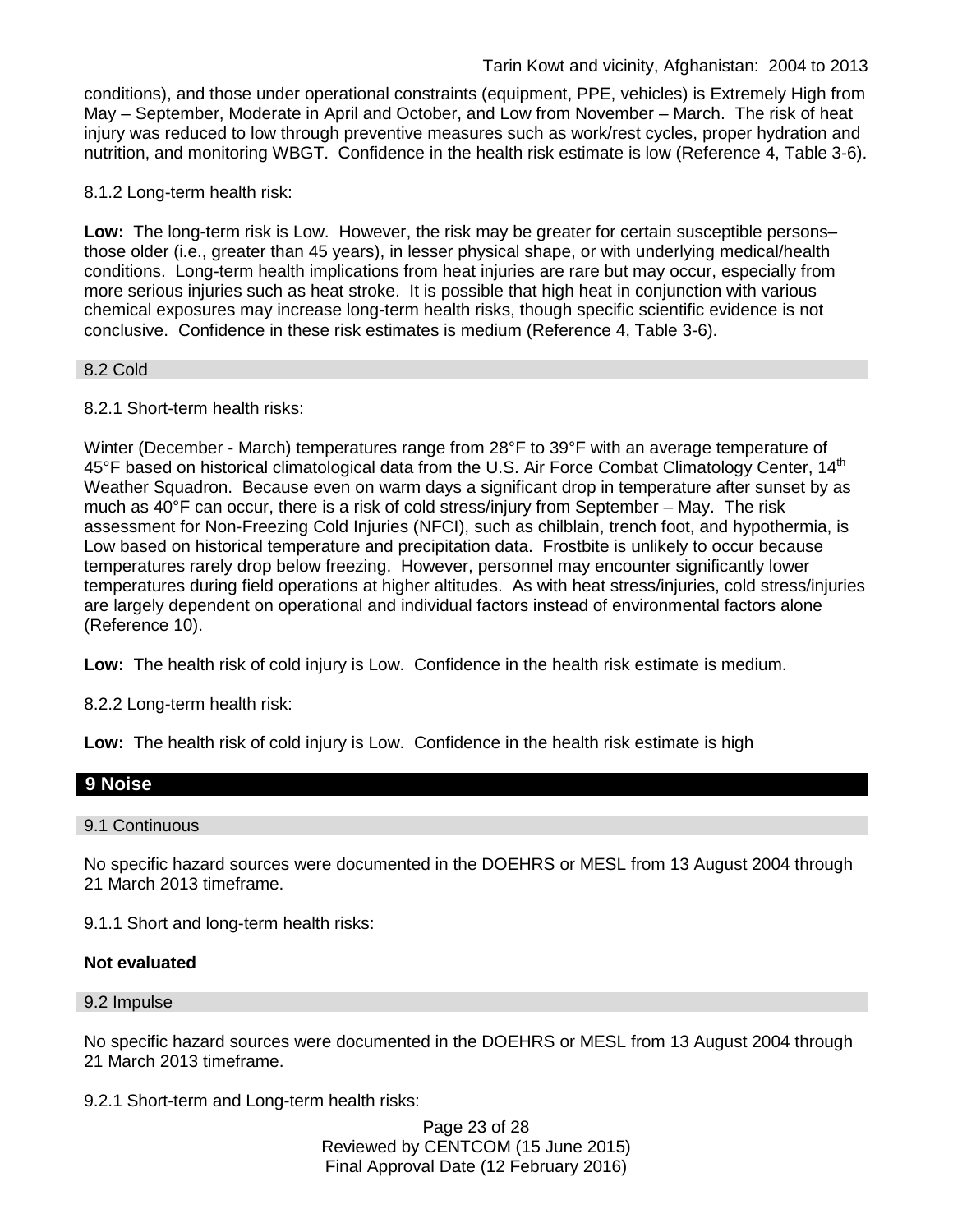### **Not evaluated**.

### **10 Unique Incidents/Concerns**

#### 10.1 Potential environmental contamination sources

DoD personnel are exposed to various chemical, physical, ergonomic, and biological hazards in the course of performing their mission. These types of hazards depend on the mission of the unit and the operations and tasks which the personnel are required to perform to complete their mission. The health risk associated with these hazards depends on a number of elements including what materials are used, how long the exposure last, what is done to the material, the environment where the task or operation is performed, and what controls are used. The hazards can include exposures to heavy metal particulates (e.g., lead, cadmium, manganese, chromium, and iron oxide), solvents, fuels, oils, and gases (e.g., carbon monoxide, carbon dioxide, oxides of nitrogen, and oxides of sulfur). Most of these exposures occur when performing maintenance task such as painting, grinding, welding, engine repair, or movement through contaminated areas. Exposures to these occupational hazards can occur through inhalation (air), skin contact, or ingestion; however exposures through air are generally associated with the highest health risk.

#### 10.2 Waste Sites/Waste Disposal

The March 2009 OEHSA for Tarin Kowt lists that the Tarin Kowt Air Base incinerators that are operated by Camp Holland are inoperative due to missing accessories and spare parts. A burn trench located to the east of the base is being used to burn waste. Camp Holland handles medical waste with two medical waste incinerators located on the northwest boundary of Camp Holland; it was unknown how residual ash is disposed of. A base camp assessment (BCA) for Camp Cole (June 2010) notes that medical waste is transported to Camp Ripley for collection then turned over to Camp Holland for incineration. All the trash at Camp Cole is collected once or twice daily and transported approximately 1650 meters southeast of Camp Cole to be burned by the Dutch who manage Camp Holland. A solid waste checklist for FOB Hadrian in 2010 lists that the burn pit is located at least 450 feet downwind from the living area.

#### 10.3 Fuel/petroleum products/industrial chemical spills

The March 2009 OEHSA for Tarin Kowt lists many fuel spills around the generators at Camp Holland from overfilling. There is also a fuel farm at Camp Holland that is up slope from bed down areas but the bed down areas are protected by many ditches and barriers.

#### 10.4 Pesticides/Pest Control:

The health risk of exposure to pesticide residues is considered within the framework of typical residential exposure scenarios, based on the types of equipment, techniques, and pesticide products that have been employed, such as enclosed bait stations for rodenticides, various handheld equipment for spot treatments of insecticides and herbicides, and a number of ready-to-use (RTU) methods such as aerosol cans and baits. The control of rodents required the majority of pest management inputs, with the acutely toxic rodenticides staged as solid formulation lethal baits placed in tamper-resistant bait stations indoors and outdoors throughout cantonment areas. Nuisance insects, including biting and stinging insects such as bees, wasps, and ants, also required significant pest management inputs. Use of pesticides targeting against these pests generally involved selection of compounds with low mammalian toxicity and short-term residual using pinpoint rather than broadcast application techniques. No specific hazard sources were documented in DOEHRS or MESL data portal. A total of 3 monthly

> Page 24 of 28 Reviewed by CENTCOM (15 June 2015) Final Approval Date (12 February 2016)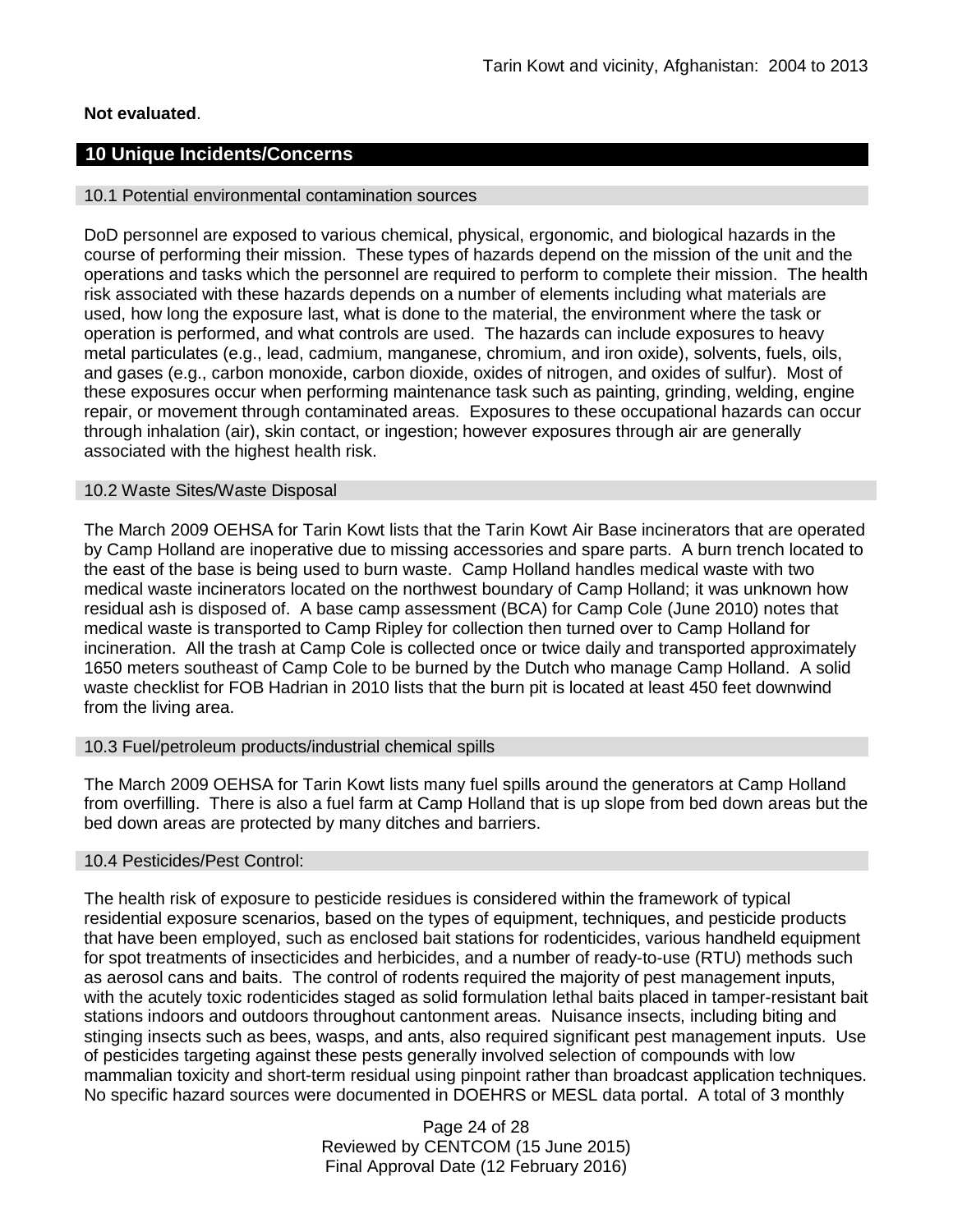pesticide application reports in the MESL data portal for Tarin Kowt and vicinity (August and November 2006) list the usage of pesticides on the site. For each pesticide product applied during this period, the EPA approved label has been archived, providing a framework how each pesticide handled and applied (see below).

10.4.1 Rodenticides

Brodifacoum was used to control rodents.

10.4.2 Insecticides

Insecticides used to control ants, bees, crickets, fleas, flies, lice, mosquitoes, spiders, termites, and wasps include: Pyrethrins, Methomyl, (Z)-9- Tricosene, Imidacloprid, Hydramethylnon, Bifenthrin, and ß-Cyfluthrin.

10.4.3 Short-term and Long-term health risks

**Low:** Short and long term health risk is Low. Confidence in the health risk assessment is medium (Reference 4, Table 3-6).

#### 10.5 Asbestos

### **No data available.**

10.6 Lead Based Paint

#### **No data available.**

#### 10.7 Burn Pit

While not specific to Tarin Kowt and vicinity, the consolidated epidemiological and environmental sampling and studies on burn pits that have been conducted as of the date of this publication have been unable to determine whether an association does or does not exist between exposures to emissions from the burn pits and long-term health effects (Reference 11). The Institute of Medicine committee's (Reference 11) review of long-term health consequences of exposure to burn pits in Iraq and Afghanistan suggests that service in Iraq or Afghanistan (i.e., a broader consideration of air pollution than exposure only to burn pit emissions) may be associated with long-term health effects, particularly in susceptible (e.g., those who have asthma) or highly exposed subpopulations, such as those who worked at or near the burn pit. Such health effects would be due mainly to high ambient concentrations of PM from both natural and anthropogenic sources, including military sources. If that broader exposure to air pollution turns out to be relevant, potentially related health effects of concern are respiratory and cardiovascular effects and cancer. Susceptibility to the PM health effects could be exacerbated by other exposures, such as stress, smoking, local climatic conditions, and co-exposures to other chemicals that affect the same biologic or chemical processes. Individually, the chemicals measured at burn pit sites in the study were generally below concentrations of health concern for general populations in the U.S. However, the possibility of exposure to mixtures of the chemicals raises the potential for health outcomes associated with cumulative exposure to combinations of the constituents of burn pit emissions and emissions from other sources.

> Page 25 of 28 Reviewed by CENTCOM (15 June 2015) Final Approval Date (12 February 2016)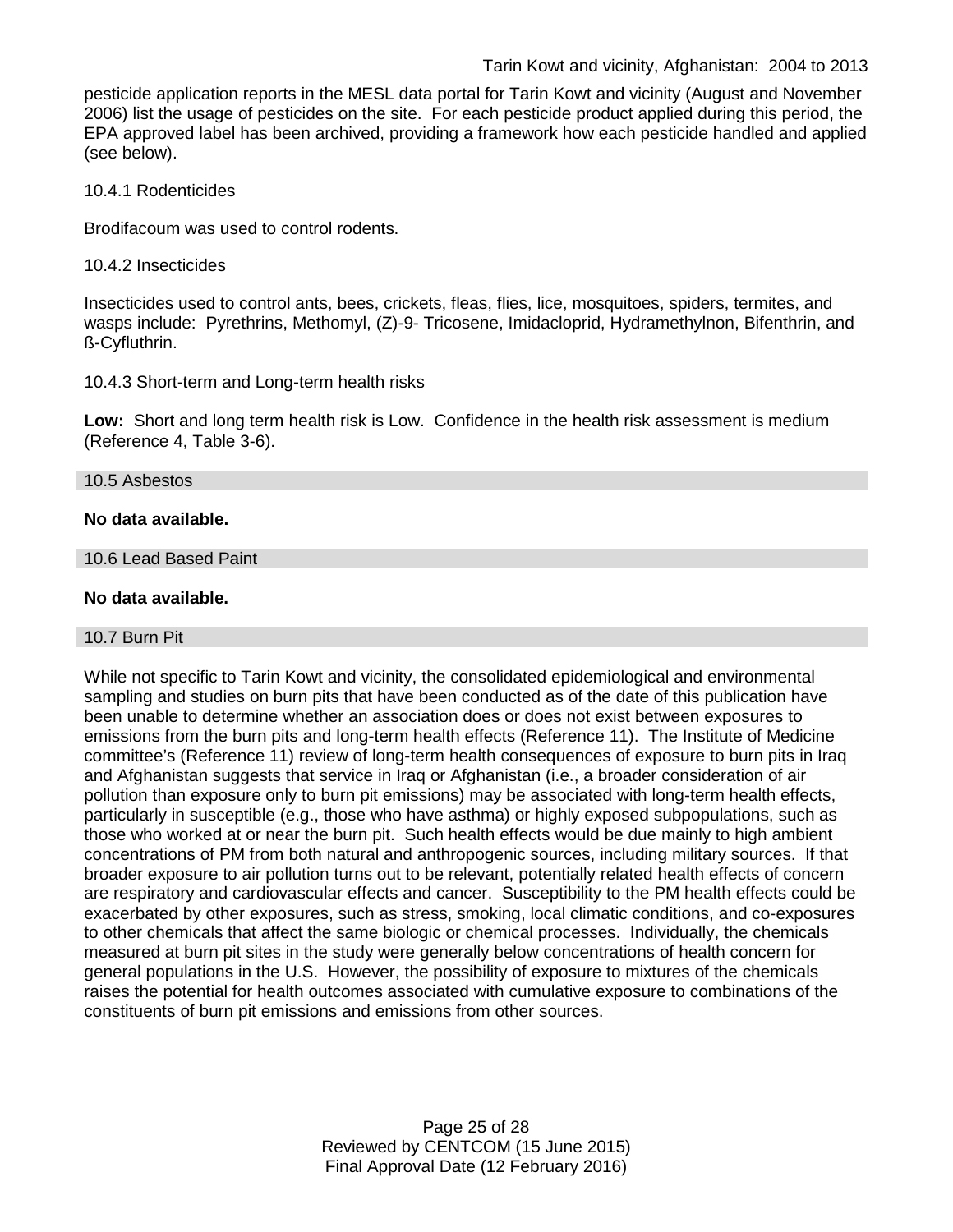10.7.1  $PM_{10}$ 

10.7.2 Exposure Guidelines:

Short Term (24-hour)  $PM_{10}$  ( $\mu$ g/m<sup>3</sup>):

- 
- Marginal MEG  $= 420$
- Critical MEG  $= 600$

10.7.2.1 Sample data/Notes:

Tarin Kowt and vicinity: Because only six air samples identified with burn pits were collected from 2011 to 2012, there were insufficient data to characterize the health risk from samples taken near the burn pit. The PM $_{10}$  levels for samples taken near the burn pit were similar to the base wide samples (104 μg/m<sup>3</sup> to 514 μg/m<sup>3</sup>) therefore the samples identified with the burn pits were analyzed as part of the base wide assessment in section 2.3.

10.7.3 PM<sub>2.5</sub>

10.7.4 Exposure Guidelines

Short Term (24-hour)  $PM_{2.5}$  ( $\mu$ g/m<sup>3</sup>):

- 
- Marginal MEG = 250 Marginal MEG = 65
- Critical MEG  $= 500$

10.7.4.1 Sample data/Notes:

): Long-term PM<sub>10</sub> MEG ( $\mu$ g/m<sup>3</sup>):

• Negligible MEG = 250 • Not defined and not available.

): Long-term PM<sub>2.5</sub> MEG (µg/m<sup>3</sup>):

- Negligible MEG = 65 Negligible MEG = 15
	-

Tarin Kowt and vicinity: Because only six air samples identified with burn pits were collected in 2011 and 2013, there were insufficient data to characterize the health risk from samples taken near the burn pit. The  $PM<sub>2.5</sub>$  levels for samples taken near the burn pit were similar to the base wide samples (95 μg/m<sup>3</sup> to 389 μg/m<sup>3</sup>) therefore the samples identified with the burn pits were analyzed as part of the base wide assessment in section 2.4.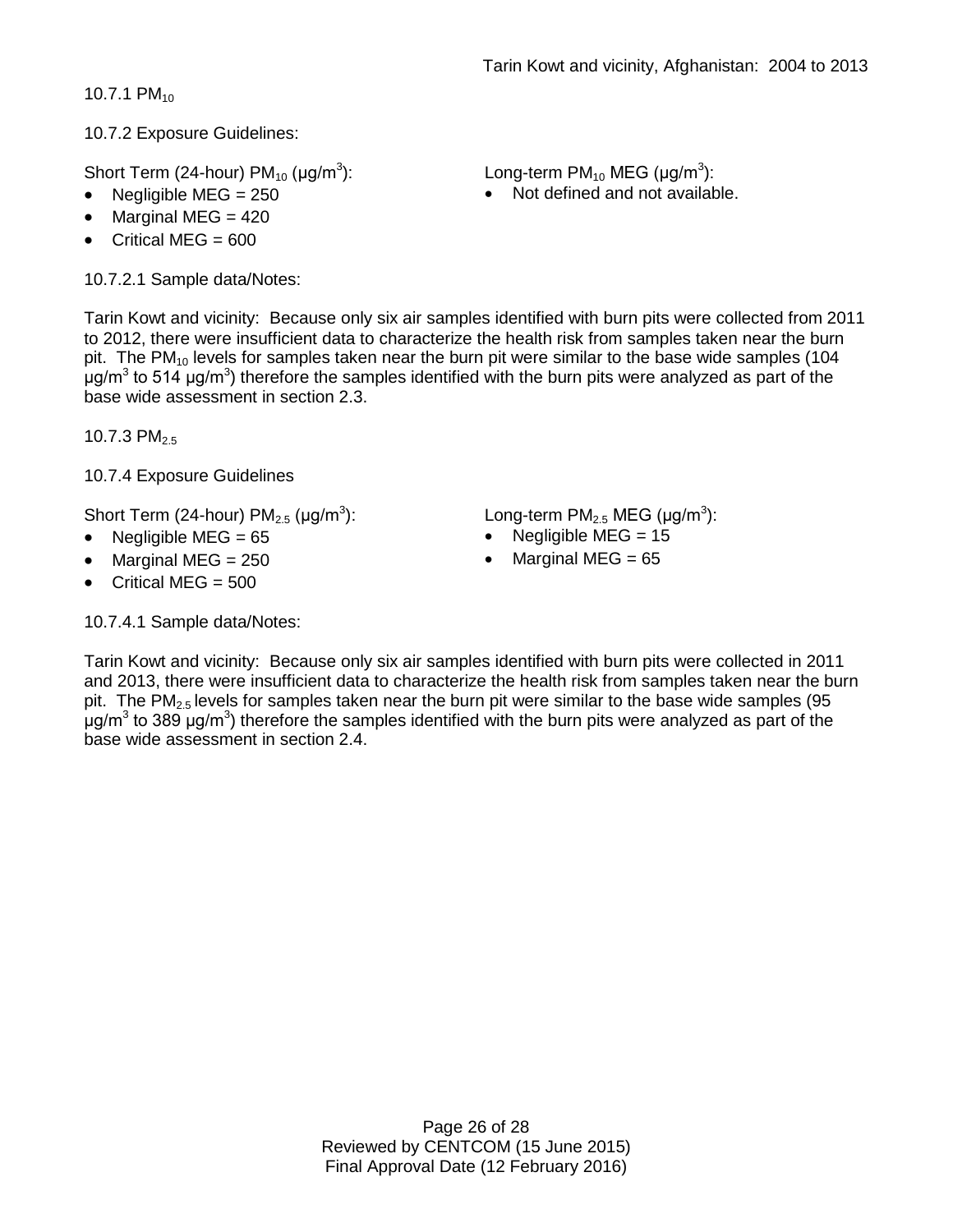## **11 References[1](#page-26-0)**

 $\overline{a}$ 

- 1. Defense Occupational and Environmental Health Readiness System (referred to as the DOEHRS-EH database) at https://doehrs-ih.csd.disa.mil/Doehrs/. Department of Defense (DoD) Instruction 6490.03, *Deployment Health*, 2006.
- 2. DoDI 6055.05, Occupational and Environmental Health, 2008.
- 3. Joint Staff Memorandum (MCM) 0017-12, Procedures for Deployment Health Surveillance, 2012.
- 4. USA PHC TG230, June 2013 Revision.
- 5. DoD MESL Data Portal: https://mesl.apgea.army.mil/mesl/.Some of the data and reports used may be classified or otherwise have some restricted distribution.
- 6. Modification 12 to United States Central Command Individual Protection and Individual Unit Deployment Policy, 02 December 2013.
- 7. CDC. 2012. Morbidity and Mortality Weekly Report. Imported Human Rabies in a U.S. Army Soldier. May 4, 2012. 61(17); 302-305.
- 8. Armed Forces Pest Management Board: http://www.afpmb.org/content/venomous-animalscountry#Afghanistan. U.S. Army Garrison - Forest Glen, Silver Spring, MD.
- 9. Clinical Toxinology Resources: http://www.toxinology.com/. University of Adelaide, Australia.
- 10. Goldman RF. 2001. Introduction to heat-related problems in military operations. In: Textbook of military medicine: medical aspects of harsh environments Vol. 1, Pandolf KB, and Burr RE (Eds.), Office of the Surgeon General, Department of the Army, Washington DC.
- 11. IOM (Institute of Medicine). 2011. Long-term health consequences of exposure to burn pits in Iraq and Afghanistan. Washington, DC: The National Academies Press.

Page 27 of 28 Reviewed by CENTCOM (15 June 2015) Final Approval Date (12 February 2016)

<span id="page-26-0"></span> $1$  NOTE. The data are currently assessed using the 2013 TG230. The general method involves an initial review of the data which eliminates all chemical substances not detected above 1-yr negligible MEGs. Those substances screened out are not considered acute or chronic health hazards so are not assessed further. For remaining substances, acute and chronic health effects are evaluated separately for air water (soil is only evaluated for long term risk). This is performed by deriving separate short-term and long term population exposure level and estimates (referred to as population exposure point concentrations (PEPC)) that are compared to MEGs derived for similar exposure durations. If less than or equal to negligible MEG the risk is Low. If levels are higher than negligible then there is a chemical-specific toxicity and exposure evaluation by appropriate SMEs, which includes comparison to any available marginal, critical or catastrophic MEGs. For drinking water 15 L/day MEGs are used for the screening while site specific 5-15 L/day are used for more detailed assessment. For nondrinking water (such as that used for personal hygiene or cooking) the 'consumption rate' is limited to 2 L/day (similar to the EPA) which is derived by multiplying the 5 L/day MEG by a factor of 2.5. This value is used to conservatively assess non drinking uses of water.